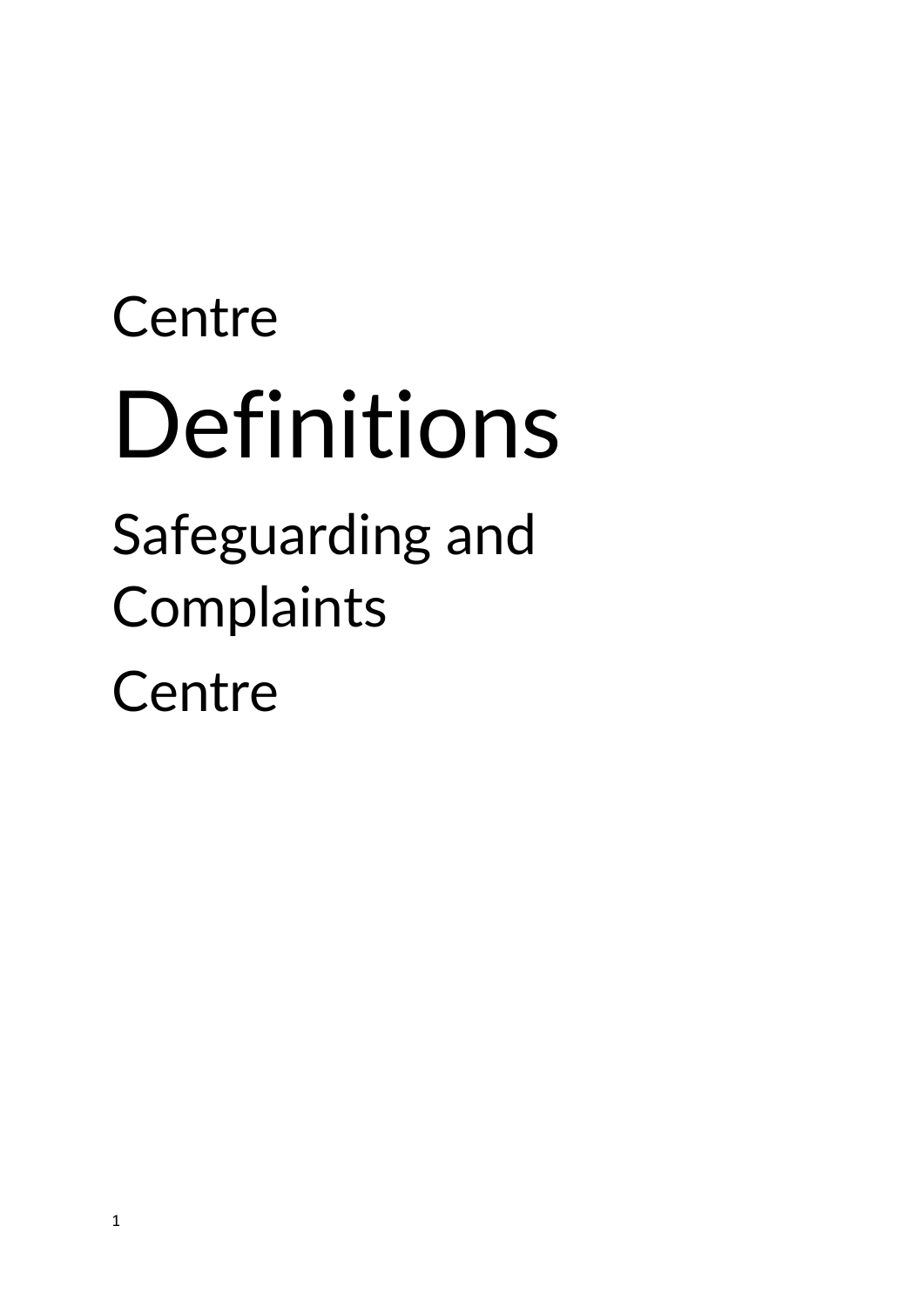**Date these procedures came into effect:** 31/12/2021

**Date these procedures must be updated by:** 01/01/2023

**Written by:** Torrin Wilkins.

These definitions are used when deciding whether complaints meet our definitions and to help those with a complaint decide what to include as their reason for making a complaint. We also include examples to help both people either making or deciding complaints. They are included in alphabetical order below:

Aa Bb Cc Dd Ee Ff Gg Hh Ii Jj Kk Ll Mm Nn Oo Pp Qq Rr Ss Tt Uu Vv Ww Xx Yy Zz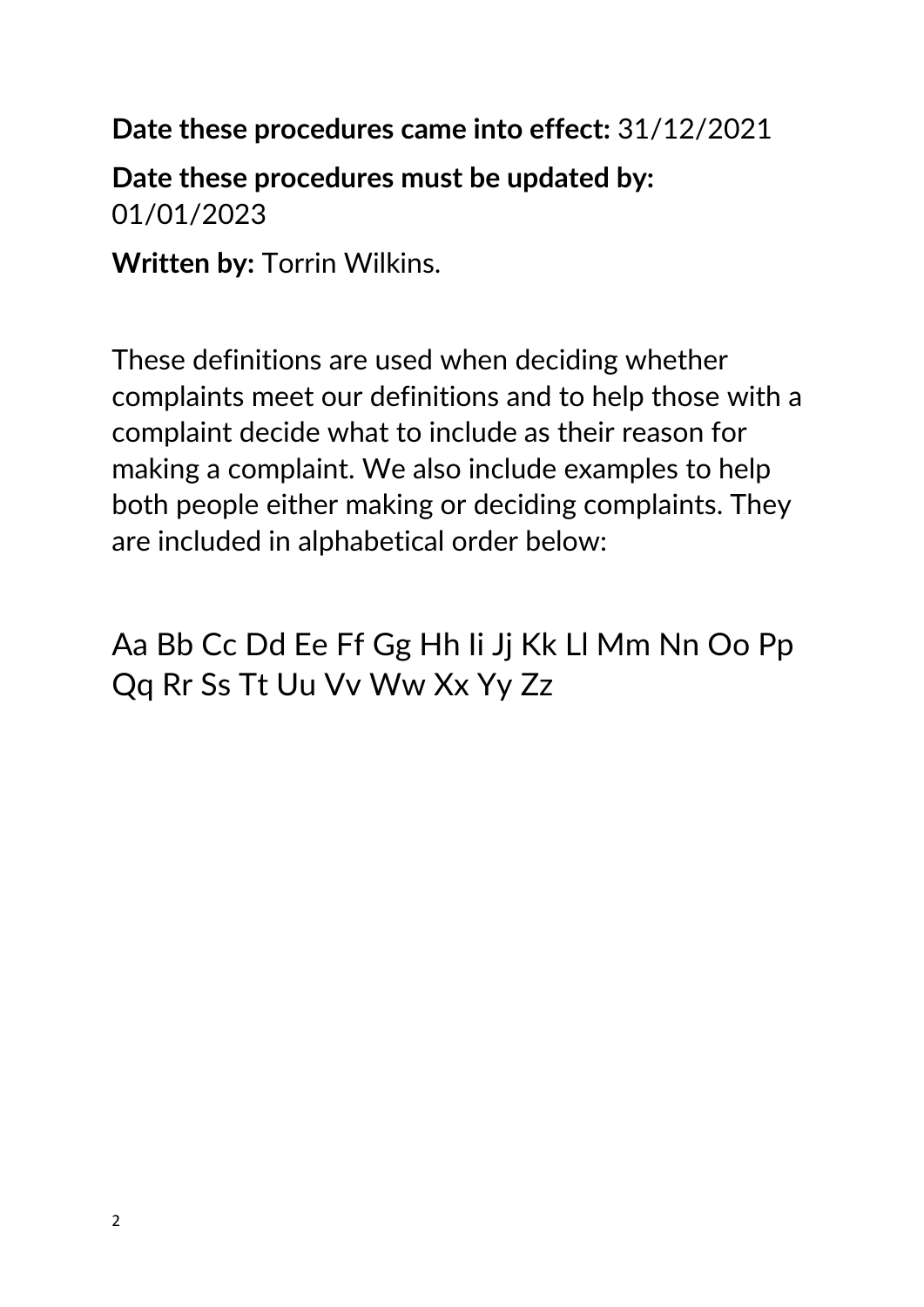**Assault by penetration.** "A person (A) commits an offence if— (a) he intentionally penetrates the vagina or anus of another person (B) with a part of his body or anything else, (b) the penetration is sexual, (c) B does not consent to the penetration, and (d) A does not reasonably believe that B consents. (2) Whether a belief is reasonable is to be determined having regard to all the circumstances, including any steps A has taken to ascertain whether B consents". This is as defined in the Sexual Offences Act 2003 which can be found here: [https://www.legislation.gov.uk/ukpga/2003/42/section](https://www.legislation.gov.uk/ukpga/2003/42/section/2) [/2](https://www.legislation.gov.uk/ukpga/2003/42/section/2)

**Abuse.** Abuse is complex as it can include multiple types of abuse including domestic, physical, emotional, sexual, discriminatory, modern slavery, financial or material and psychological abuse.

The definition of domestic abuse and economic are: "(a) A and B are each aged 16 or over and are personally connected to each other, and, (b) the behaviour is abusive. (3) Behaviour is "abusive" if it consists of any of the following— (a) physical or sexual abuse; (b) violent or threatening behaviour; (c) controlling or coercive behaviour; (d) economic abuse (see subsection (4)); (e) psychological, emotional or other abuse; and it does not matter whether the behaviour consists of a single incident or a course of conduct. (4) "Economic abuse" means any behaviour that has a substantial adverse effect on B's ability to— (a) acquire, use or maintain money or other property, or (b) obtain goods or services.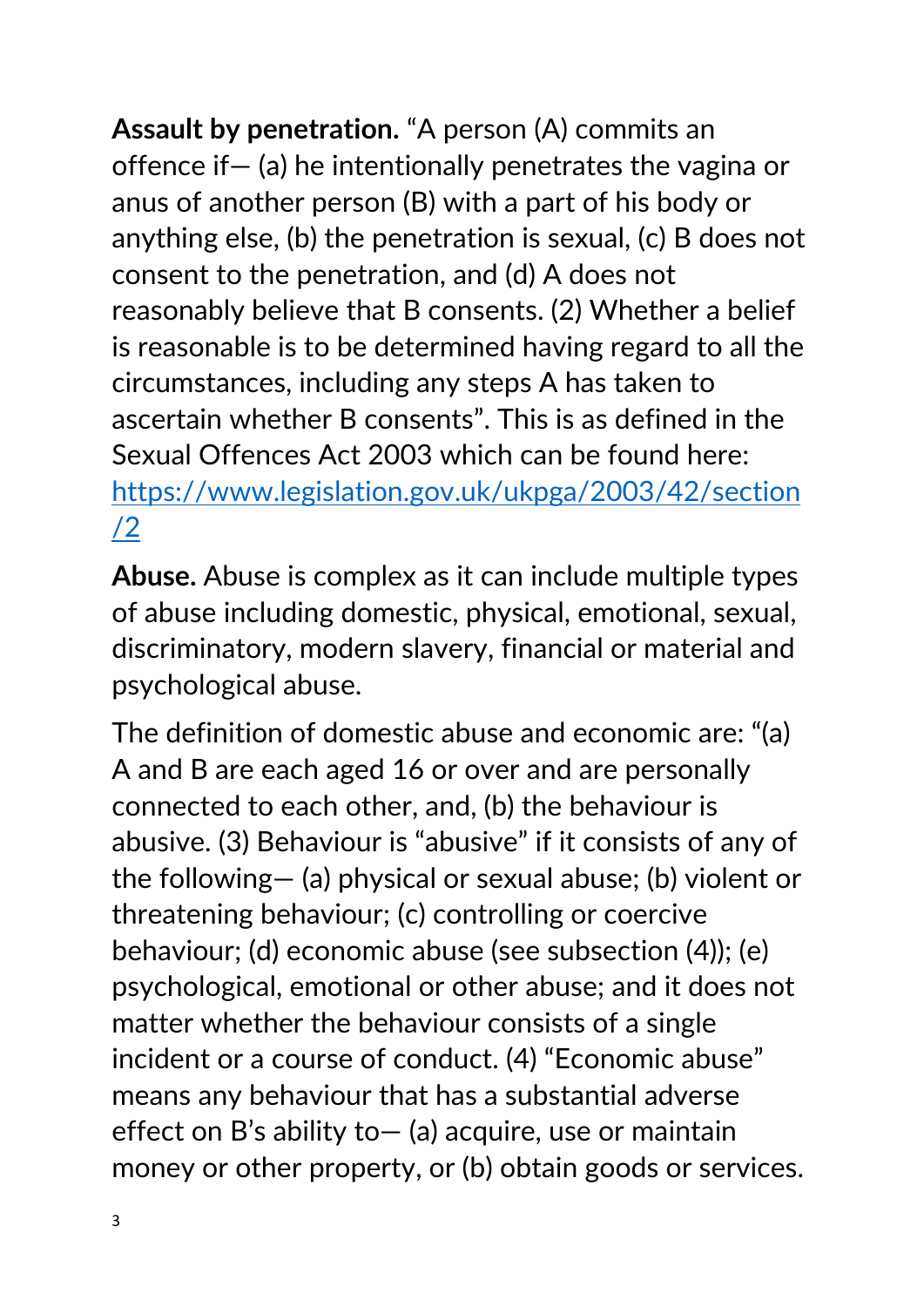(5) For the purposes of this Act A's behaviour may be behaviour "towards" B despite the fact that it consists of conduct directed at another person (for example, B's child). (6) References in this Act to being abusive towards another person are to be read in accordance with this section". You can see the full definition in the Domestic Abuse Act 2021 here:

[https://www.legislation.gov.uk/ukpga/2021/17/part/1/](https://www.legislation.gov.uk/ukpga/2021/17/part/1/enacted) [enacted](https://www.legislation.gov.uk/ukpga/2021/17/part/1/enacted)

Financial or material abuse:

- "Theft of money or possessions
- Fraud, scamming
- Preventing a person from accessing their own money, benefits or assets
- Employees taking a loan from a person using the service
- Undue pressure, duress, threat or undue influence put on the person in connection with loans, wills, property, inheritance or financial transactions
- Arranging less care than is needed to save money to maximise inheritance
- Denying assistance to manage/monitor financial affairs
- Denying assistance to access benefits
- Misuse of personal allowance in a care home
- Misuse of benefits or direct payments in a family home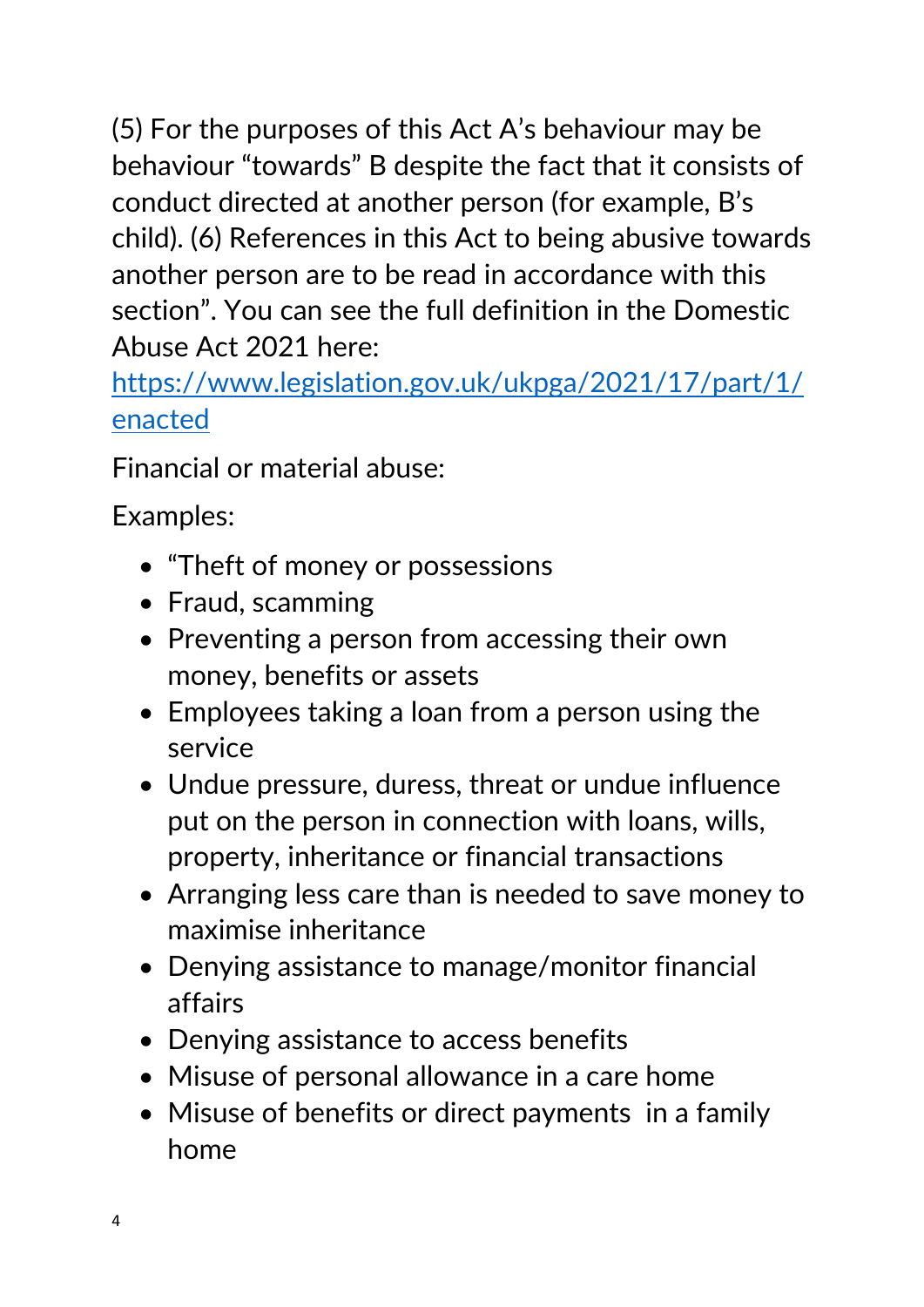- Someone moving into a person's home and living rent free without agreement or under duress
- False representation, using another person's bank account, cards or documents
- Exploitation of a person's money or assets, e.g. unauthorised use of a car
- Misuse of a power of attorney, deputy, appointeeship or other legal authority
- Rogue trading e.g. unnecessary or overpriced property repairs and failure to carry out agreed repairs or poor workmanship"

[https://www.scie.org.uk/safeguarding/adults/introducti](https://www.scie.org.uk/safeguarding/adults/introduction/types-and-indicators-of-abuse#physical) [on/types-and-indicators-of-abuse#physical](https://www.scie.org.uk/safeguarding/adults/introduction/types-and-indicators-of-abuse#physical)

# Domestic abuse

- [Coercive control](https://www.womensaid.org.uk/information-support/what-is-domestic-abuse/coercive-control/) (a pattern of intimidation, degradation, isolation and control with the use or threat of physical or sexual violence)
- Psychological and/or emotional abuse [\[2\]](https://www.womensaid.org.uk/information-support/what-is-domestic-abuse/#_edn2)
- Physical or sexual abuse
- [Financial or economic abuse](https://www.womensaid.org.uk/information-support/what-is-domestic-abuse/financial-abuse/)
- [Harassment and stalking](https://www.womensaid.org.uk/information-support/what-is-domestic-abuse/stalking/)
- [Online or digital abuse](https://www.womensaid.org.uk/information-support/what-is-domestic-abuse/onlinesafety/)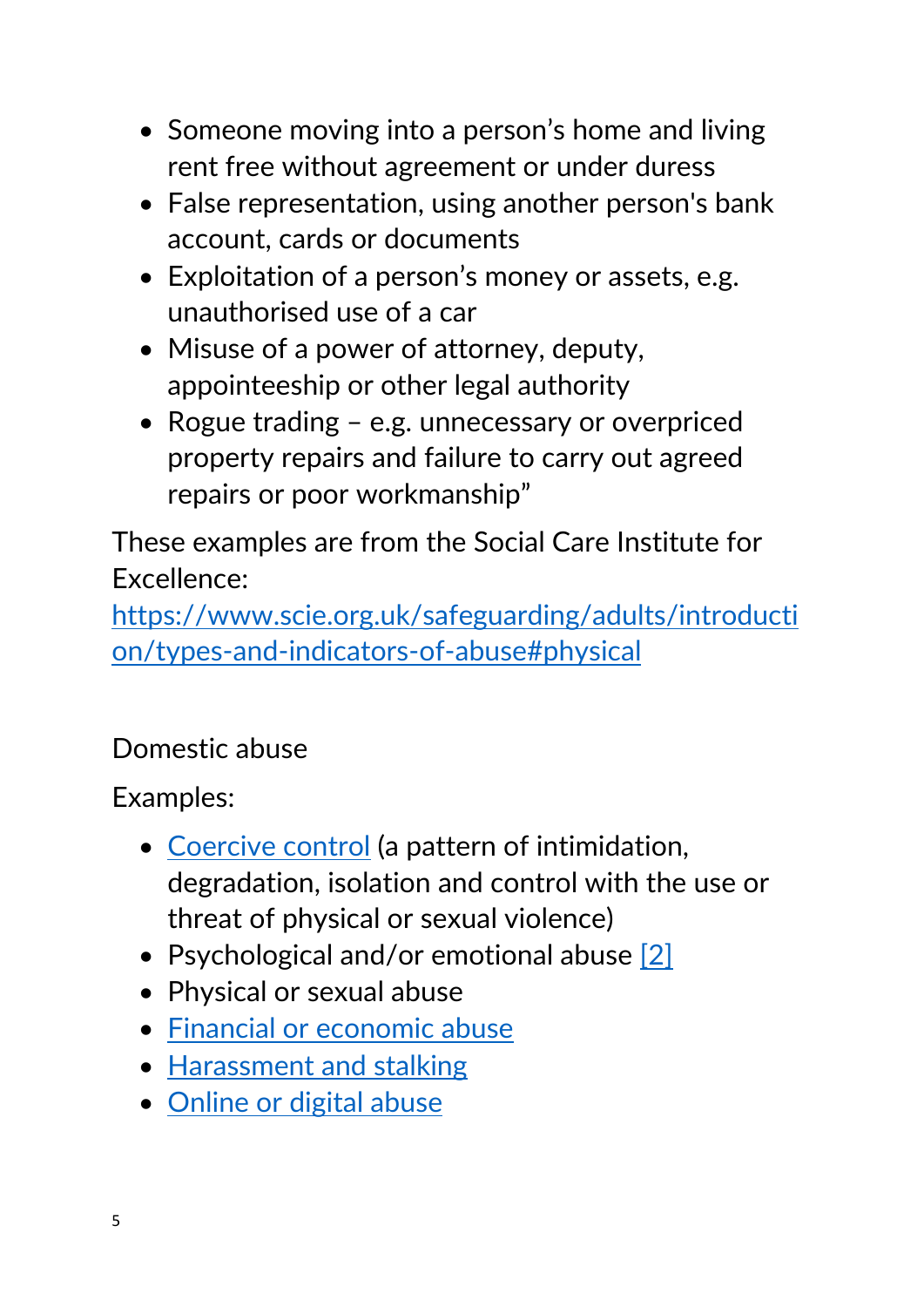These examples are from Women's aid. You can find out more at Women's aid here:

[https://www.womensaid.org.uk/information](https://www.womensaid.org.uk/information-support/what-is-domestic-abuse/)[support/what-is-domestic-abuse/](https://www.womensaid.org.uk/information-support/what-is-domestic-abuse/)

Discriminatory abuse:

"Unequal treatment based on age, disability, gender reassignment, marriage and civil partnership, pregnancy and maternity, race, religion and belief, sex or sexual orientation (known as ['protected characteristics' under](https://www.equalityhumanrights.com/en/equality-act/protected-characteristics)  [the Equality Act 2010\)](https://www.equalityhumanrights.com/en/equality-act/protected-characteristics)

- Verbal abuse, derogatory remarks or inappropriate use of language related to a protected characteristic
- Denying access to communication aids, not allowing access to an interpreter, signer or lip-reader
- Harassment or deliberate exclusion on the grounds of a protected characteristic
- Denying basic rights to healthcare, education, employment and criminal justice relating to a protected characteristic
- Substandard service provision relating to a protected characteristic"

These examples and the definition are from the Social Care Institute for Excellence:

[https://www.scie.org.uk/safeguarding/adults/introducti](https://www.scie.org.uk/safeguarding/adults/introduction/types-and-indicators-of-abuse#physical) [on/types-and-indicators-of-abuse#physical](https://www.scie.org.uk/safeguarding/adults/introduction/types-and-indicators-of-abuse#physical)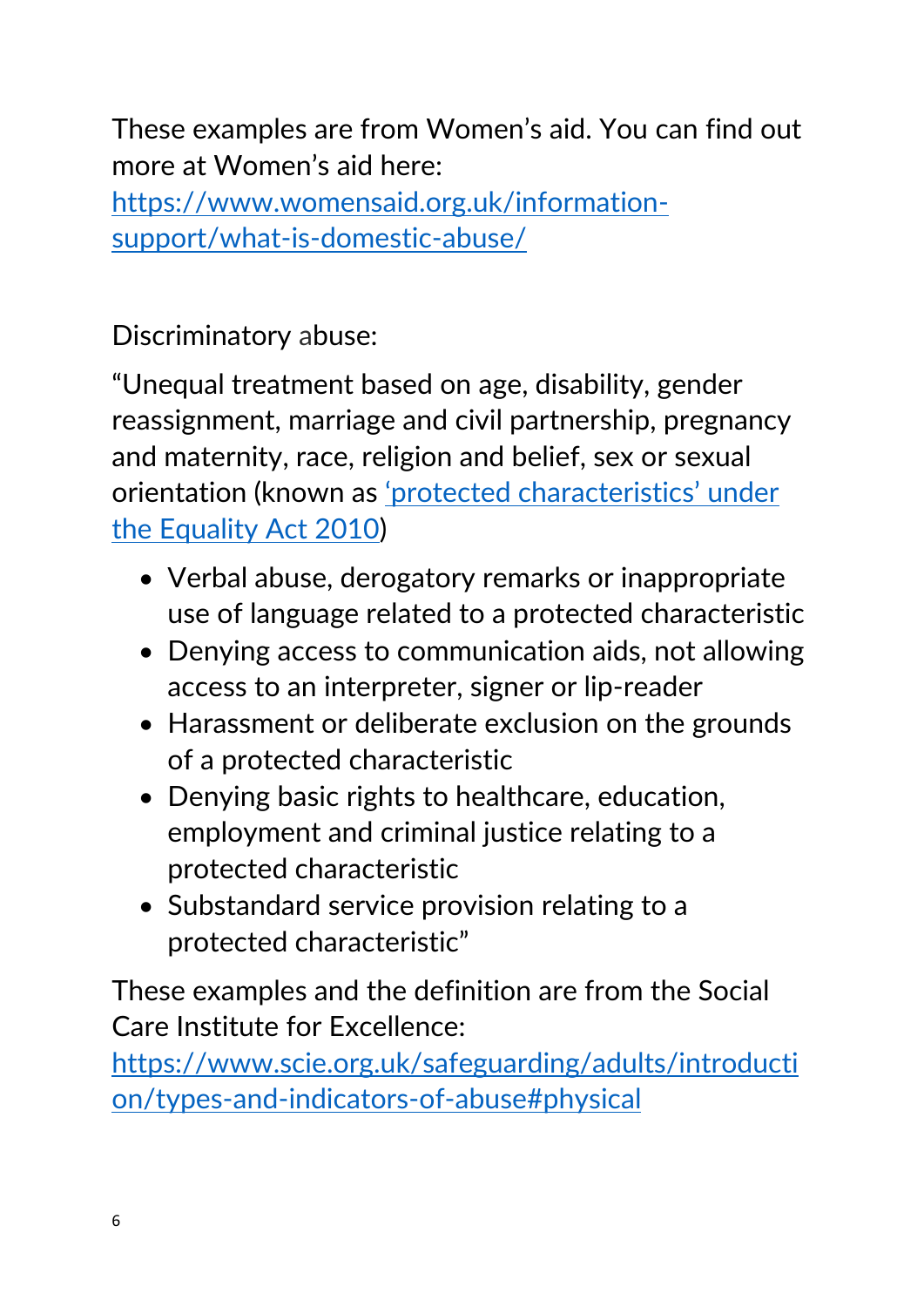## Modern slavery:

"Modern slavery is the illegal exploitation of people for personal or commercial gain. It covers a wide range of abuse and exploitation including sexual exploitation, domestic servitude, forced labour, criminal exploitation and organ harvesting.

Victims of modern slavery can be any age, gender, nationality and ethnicity. They are tricked or threatened into work and may feel unable to leave or report the crime through fear or intimidation. They may not recognise themselves as a victim". This definition is from the Metropolitan Police which can be found here: [https://www.met.police.uk/advice/advice-and](https://www.met.police.uk/advice/advice-and-information/ms/modern-slavery/)[information/ms/modern-slavery/](https://www.met.police.uk/advice/advice-and-information/ms/modern-slavery/)

Examples:

- "Human trafficking
- Forced labour
- Domestic servitude
- Sexual exploitation, such as escort work, prostitution and pornography
- Debt bondage being forced to work to pay off debts that realistically they never will be able to"

These examples are from the Social Care Institute for Excellence:

[https://www.scie.org.uk/safeguarding/adults/introducti](https://www.scie.org.uk/safeguarding/adults/introduction/types-and-indicators-of-abuse#physical) [on/types-and-indicators-of-abuse#physical](https://www.scie.org.uk/safeguarding/adults/introduction/types-and-indicators-of-abuse#physical)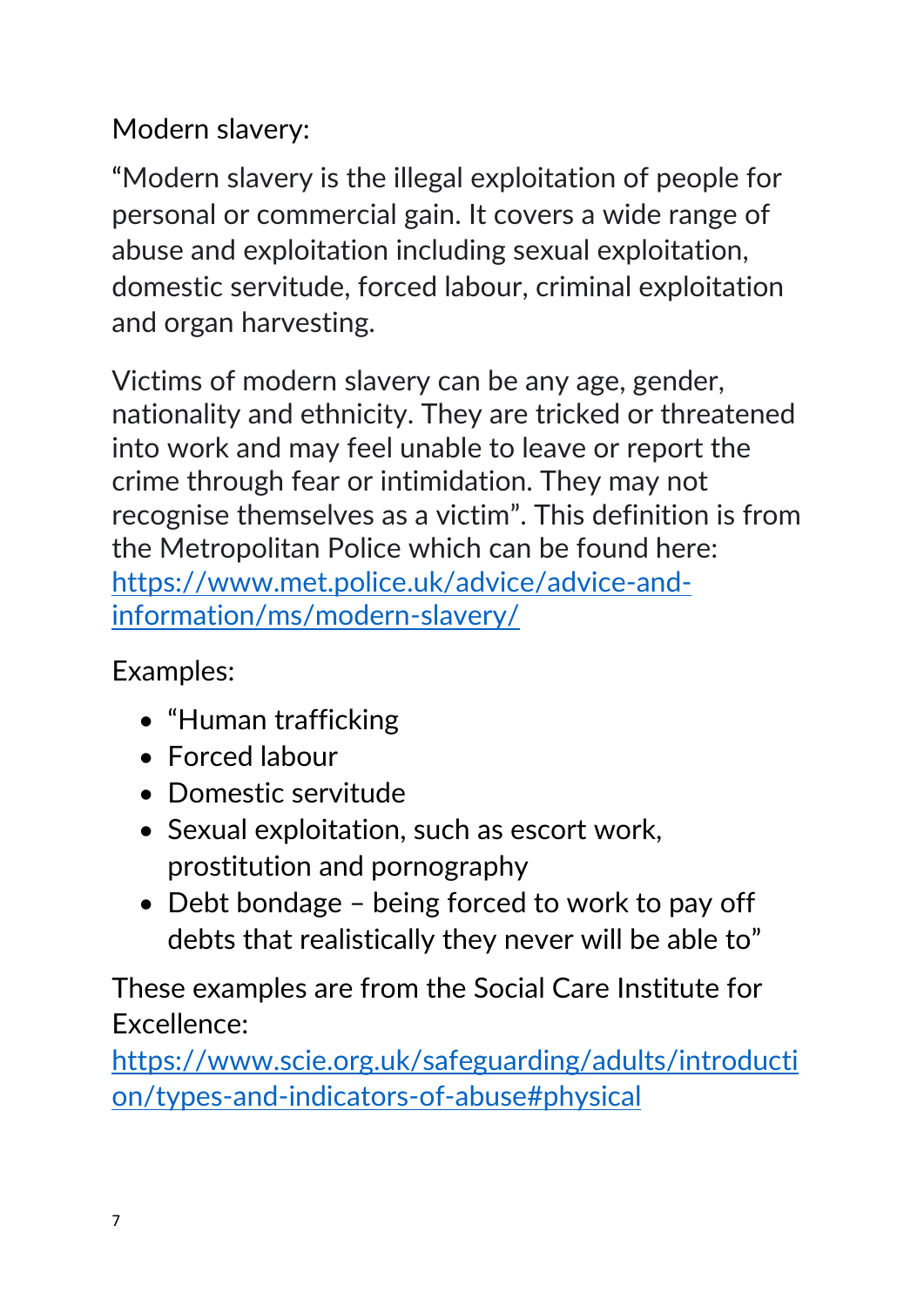## Physical abuse:

Our definition for abuse is "Physical abuse is when someone is hurting you. This could be hurting you with their hands, their feet, or an object" which comes from Childline: [https://www.childline.org.uk/info](https://www.childline.org.uk/info-advice/bullying-abuse-safety/abuse-safety/physical-abuse/)[advice/bullying-abuse-safety/abuse-safety/physical](https://www.childline.org.uk/info-advice/bullying-abuse-safety/abuse-safety/physical-abuse/)[abuse/](https://www.childline.org.uk/info-advice/bullying-abuse-safety/abuse-safety/physical-abuse/)

Examples:

- "Assault, hitting, slapping, punching, kicking, hairpulling, biting, pushing
- Rough handling
- Scalding and burning
- Physical punishments
- Inappropriate or unlawful use of restraint
- Making someone purposefully uncomfortable (e.g. opening a window and removing blankets)
- Involuntary isolation or confinement
- Misuse of medication (e.g. over-sedation)
- Forcible feeding or withholding food
- Unauthorised restraint, restricting movement (e.g. tying someone to a chair)"

These examples are from the Social Care Institute for Excellence:

[https://www.scie.org.uk/safeguarding/adults/introducti](https://www.scie.org.uk/safeguarding/adults/introduction/types-and-indicators-of-abuse#physical) [on/types-and-indicators-of-abuse#physical](https://www.scie.org.uk/safeguarding/adults/introduction/types-and-indicators-of-abuse#physical)

Psychological or emotional abuse:

This involves using behaviours, gestures or language to abuse another person.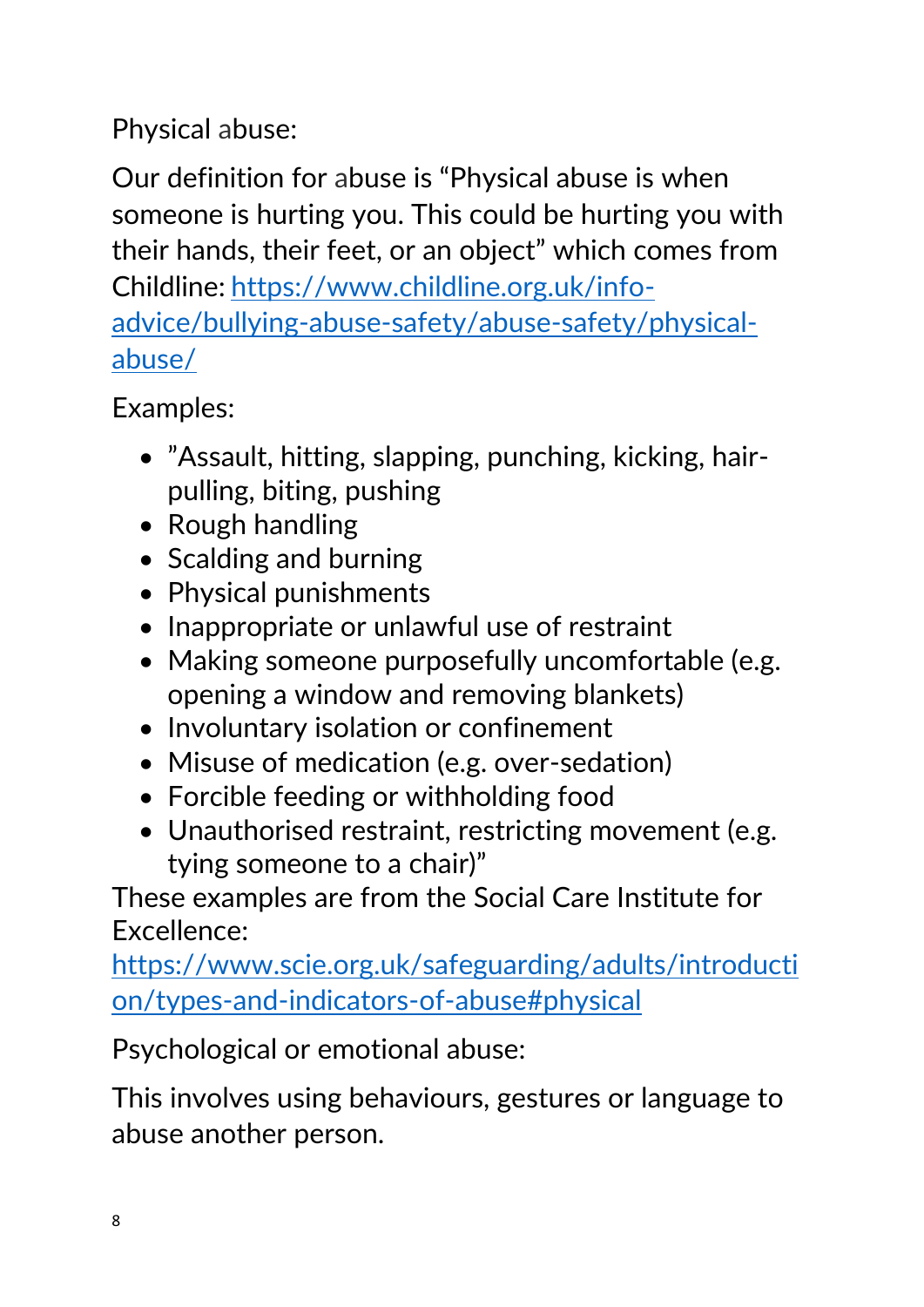Examples:

- "Enforced social isolation preventing someone accessing services, educational and social opportunities and seeing friends
- Removing mobility or communication aids or intentionally leaving someone unattended when they need assistance
- Preventing someone from meeting their religious and cultural needs
- Preventing the expression of choice and opinion
- Failure to respect privacy
- Preventing stimulation, meaningful occupation or activities
- Intimidation, coercion, harassment, use of threats, humiliation, bullying, swearing or verbal abuse
- Addressing a person in a patronising or infantilising way
- Threats of harm or abandonment
- Cyber bullying"

These examples are from the Social Care Institute for Excellence:

[https://www.scie.org.uk/safeguarding/adults/introducti](https://www.scie.org.uk/safeguarding/adults/introduction/types-and-indicators-of-abuse#physical) [on/types-and-indicators-of-abuse#physical](https://www.scie.org.uk/safeguarding/adults/introduction/types-and-indicators-of-abuse#physical)

Organisational or institutional abuse:

Our definition for Organisational or institutional abuse is: "…neglect and poor care practice within an institution or specific care setting". See more about the definition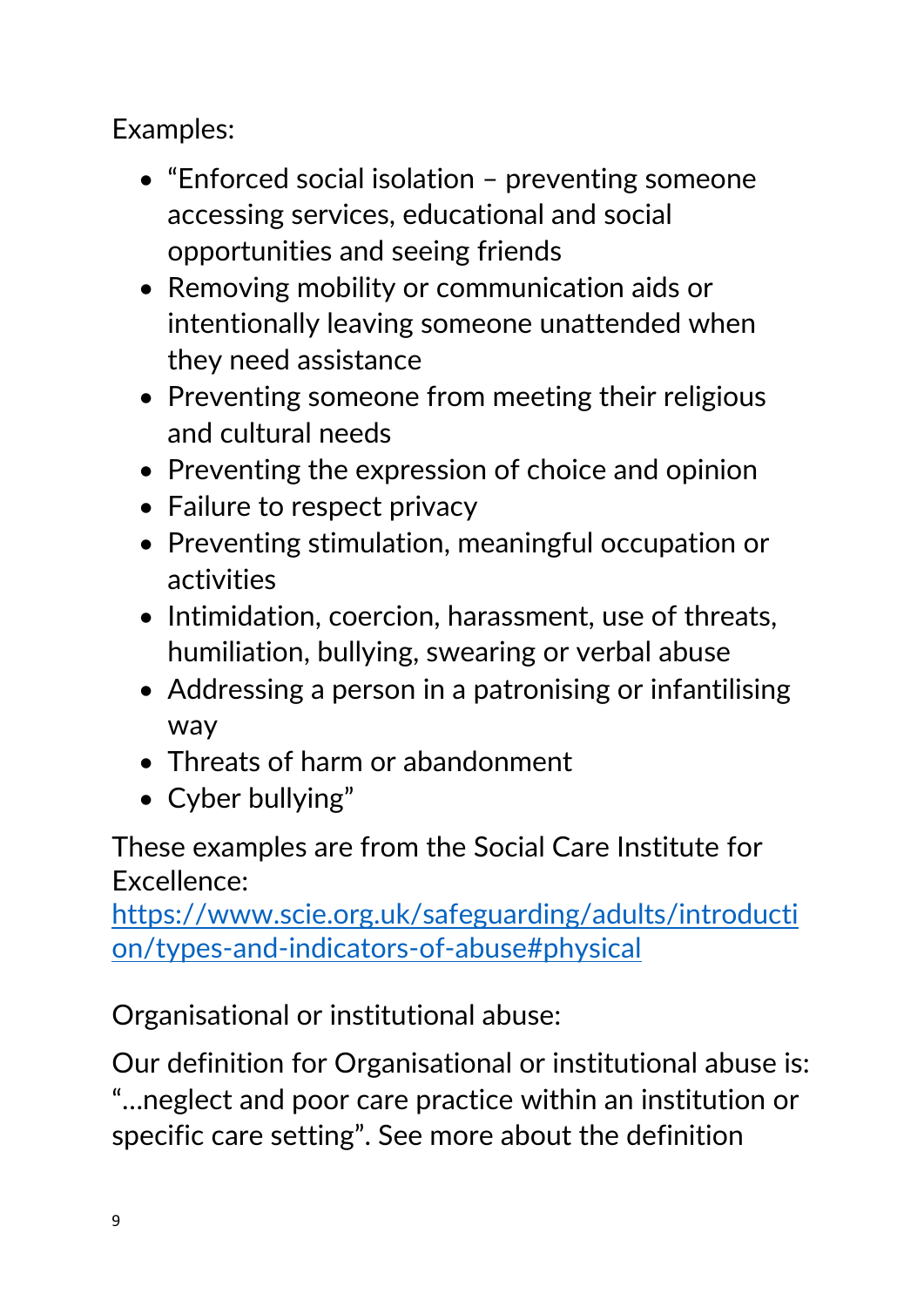here: [https://www.anncrafttrust.org/institutional-abuse](https://www.anncrafttrust.org/institutional-abuse-definitions-signs-symptoms/)[definitions-signs-symptoms/](https://www.anncrafttrust.org/institutional-abuse-definitions-signs-symptoms/)

- "Discouraging visits or the involvement of relatives or friends
- Run-down or overcrowded establishment
- Authoritarian management or rigid regimes
- Lack of leadership and supervision
- Insufficient staff or high turnover resulting in poor quality care
- Abusive and disrespectful attitudes towards people using the service
- Inappropriate use of restraints
- Lack of respect for dignity and privacy
- Failure to manage residents with abusive behaviour
- Not providing adequate food and drink, or assistance with eating
- Not offering choice or promoting independence
- Misuse of medication
- Failure to provide care with dentures, spectacles or hearing aids
- Not taking account of individuals' cultural, religious or ethnic needs
- Failure to respond to abuse appropriately
- Interference with personal correspondence or communication
- Failure to respond to complaints"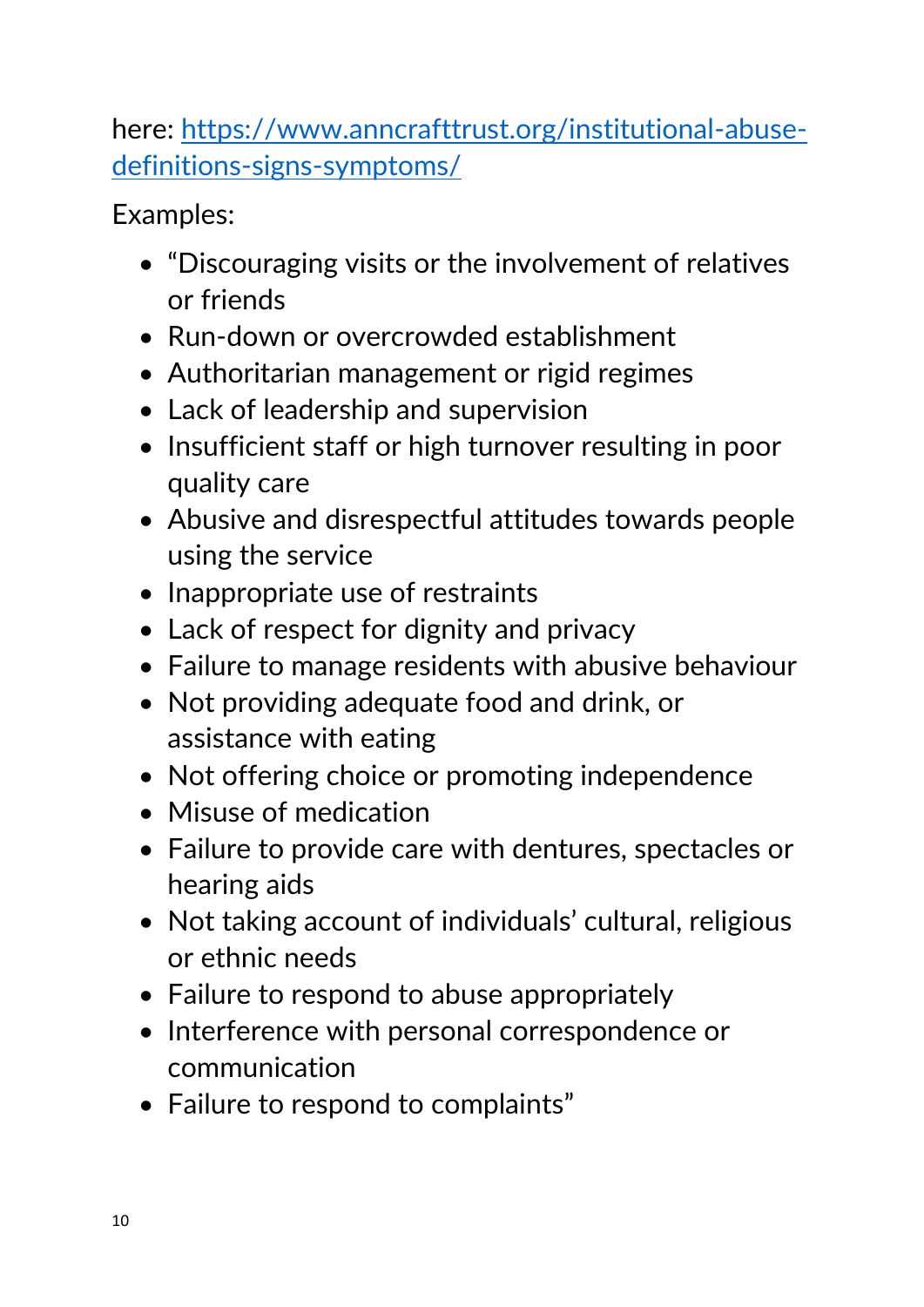[https://www.scie.org.uk/safeguarding/adults/introducti](https://www.scie.org.uk/safeguarding/adults/introduction/types-and-indicators-of-abuse#physical) [on/types-and-indicators-of-abuse#physical](https://www.scie.org.uk/safeguarding/adults/introduction/types-and-indicators-of-abuse#physical)

#### Sexual abuse:

"Sexual violence and abuse is any behaviour thought to be of a sexual nature which is unwanted and takes place without consent. Sexual violence and abuse can be physical, psychological, verbal or online. Any behaviour of a sexual nature that causes you distress is considered sexual violence or abuse". This definition is from NI direct which can be found here:

[https://www.nidirect.gov.uk/articles/sexual-violence](https://www.nidirect.gov.uk/articles/sexual-violence-and-abuse)[and-abuse](https://www.nidirect.gov.uk/articles/sexual-violence-and-abuse)

- "Rape, attempted rape or sexual assault
- Inappropriate touch anywhere
- Non- consensual masturbation of either or both persons
- Non- consensual sexual penetration or attempted penetration of the vagina, anus or mouth
- Any sexual activity that the person lacks the capacity to consent to
- Inappropriate looking, sexual teasing or innuendo or sexual harassment
- Sexual photography or forced use of pornography or witnessing of sexual acts
- Indecent exposure"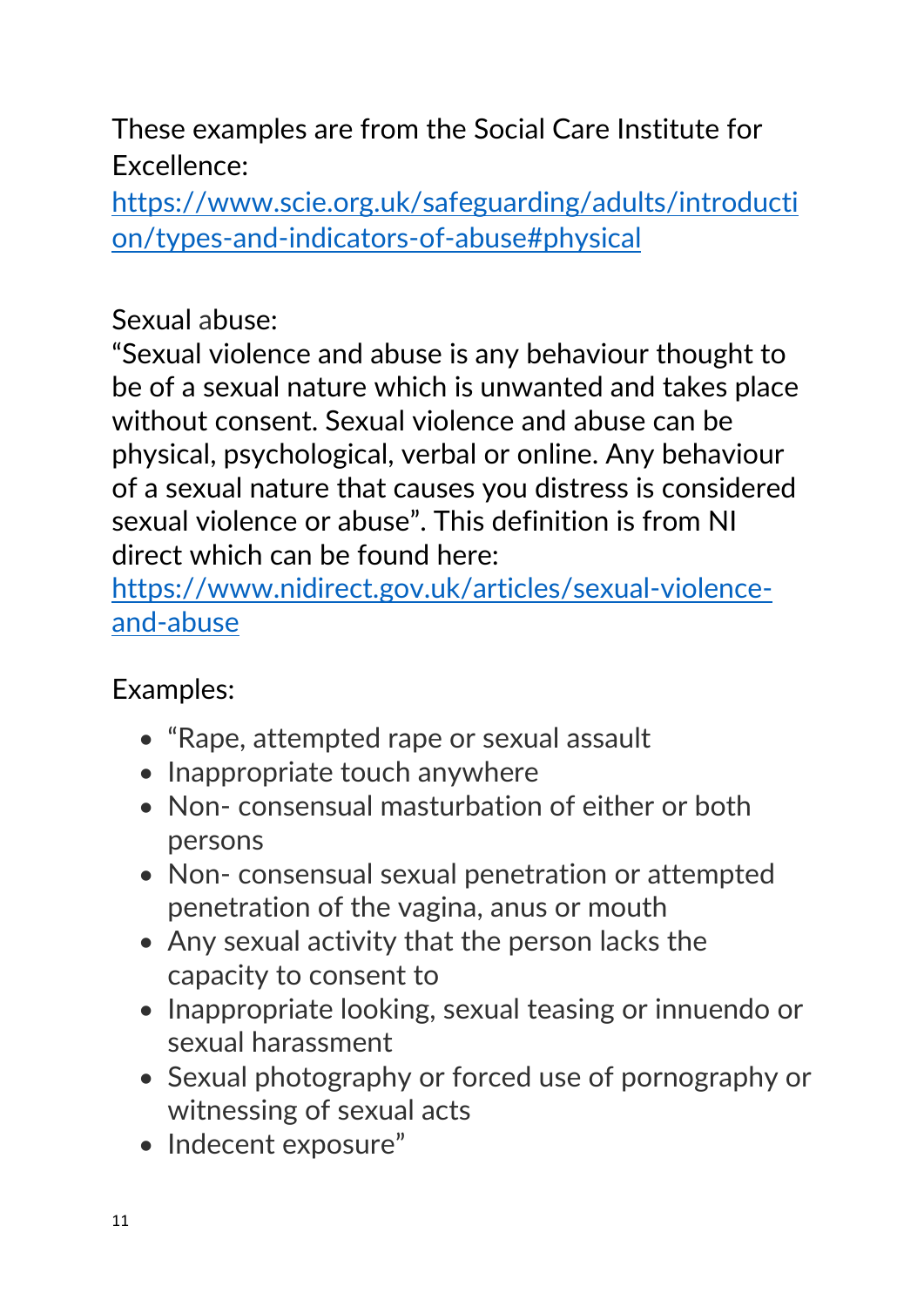[https://www.scie.org.uk/safeguarding/adults/introducti](https://www.scie.org.uk/safeguarding/adults/introduction/types-and-indicators-of-abuse#physical) [on/types-and-indicators-of-abuse#physical](https://www.scie.org.uk/safeguarding/adults/introduction/types-and-indicators-of-abuse#physical)

Neglect and acts of omission:

"Neglect is the failure of any person who has responsibility for the charge, care or custody of an adult to provide the amount and type of care that a reasonable person would be expected to provide". This definition can be found here: [https://www.rbsab.org/the](https://www.rbsab.org/the-public/what-is-abuse/neglect.aspx)[public/what-is-abuse/neglect.aspx](https://www.rbsab.org/the-public/what-is-abuse/neglect.aspx) and here [https://www.traffordsafeguardingpartnership.org.uk/Saf](https://www.traffordsafeguardingpartnership.org.uk/Safeguarding-Adults/Adults-in-specific-circumstances/Neglect-and-acts-of-omission.aspx) [eguarding-Adults/Adults-in-specific](https://www.traffordsafeguardingpartnership.org.uk/Safeguarding-Adults/Adults-in-specific-circumstances/Neglect-and-acts-of-omission.aspx)[circumstances/Neglect-and-acts-of-omission.aspx](https://www.traffordsafeguardingpartnership.org.uk/Safeguarding-Adults/Adults-in-specific-circumstances/Neglect-and-acts-of-omission.aspx)

- "Failure to provide or allow access to food, shelter, clothing, heating, stimulation and activity, personal or medical care
- Providing care in a way that the person dislikes
- Failure to administer medication as prescribed
- Refusal of access to visitors
- Not taking account of individuals' cultural, religious or ethnic needs
- Not taking account of educational, social and recreational needs
- Ignoring or isolating the person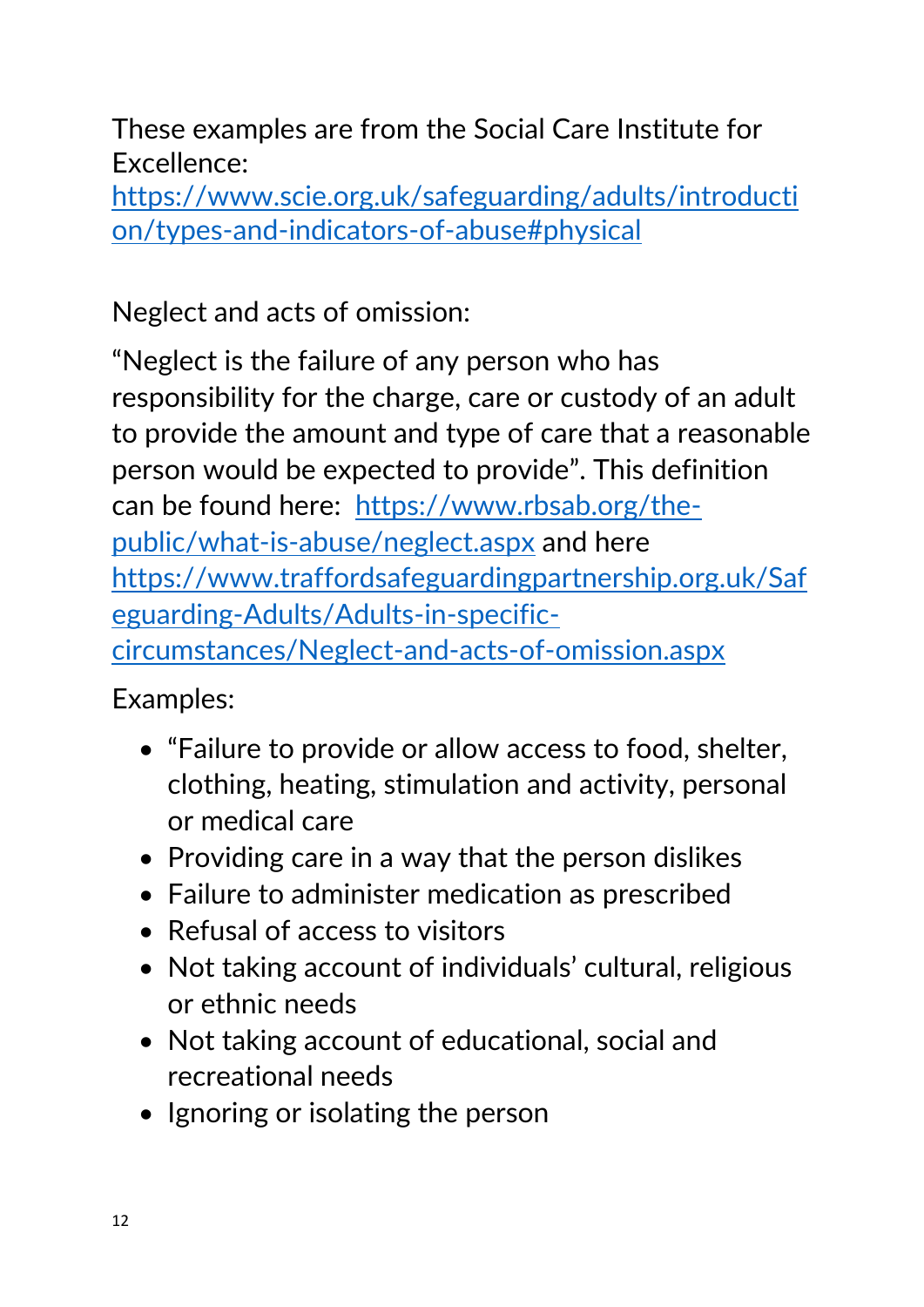- Preventing the person from making their own decisions
- Preventing access to glasses, hearing aids, dentures, etc.
- Failure to ensure privacy and dignity".

[https://www.scie.org.uk/safeguarding/adults/introducti](https://www.scie.org.uk/safeguarding/adults/introduction/types-and-indicators-of-abuse#physical) [on/types-and-indicators-of-abuse#physical](https://www.scie.org.uk/safeguarding/adults/introduction/types-and-indicators-of-abuse#physical)

**Agreeing to partnerships, new supporters or team members without a vote by the Centre team.** This

involves someone agreeing to new partnerships, supporters or team members on behalf of Centre without first having a vote by the team.

**Ableism.** Ableism is defined by SCOPE "…as discrimination in favour of non-disabled people". You can see the full definition here:

<https://www.scope.org.uk/about-us/disablism/>

Examples:

- "Making assumptions about what a disabled person can or cannot do.
- Not making reasonable adjustments at work".

You can see more examples from SCOPE here: <https://www.scope.org.uk/about-us/disablism/>

**Antisemitism.** "Antisemitism is a certain perception of Jews, which may be expressed as hatred toward Jews.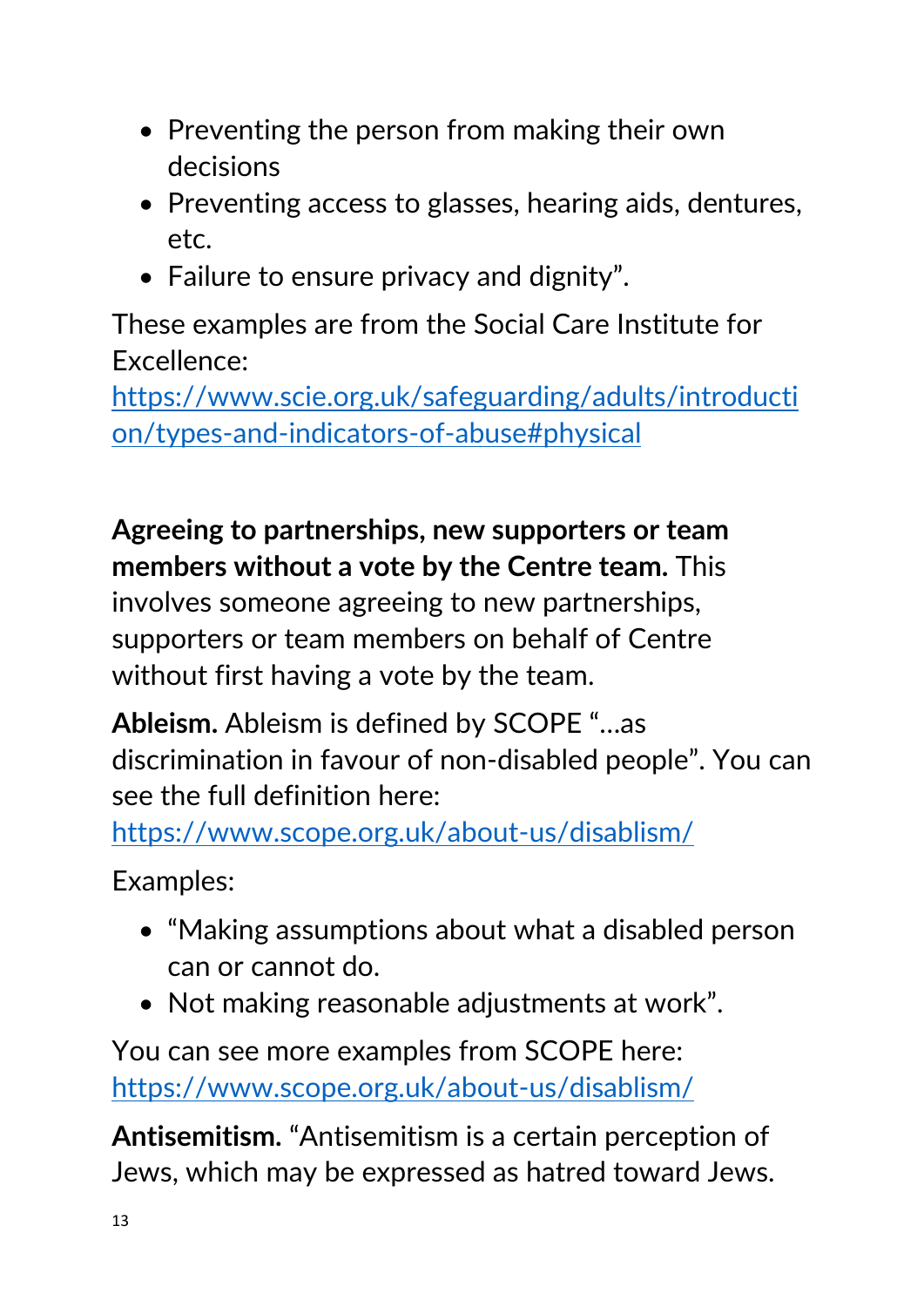Rhetorical and physical manifestations of antisemitism are directed toward Jewish or non-Jewish individuals and/or their property, toward Jewish community institutions and religious facilities". This is as defined by the IHRA including all of the examples below which are also provided by the IHRA:

[https://www.holocaustremembrance.com/working](https://www.holocaustremembrance.com/working-definition-antisemitism)[definition-antisemitism](https://www.holocaustremembrance.com/working-definition-antisemitism)

# Examples:

"Manifestations might include the targeting of the state of Israel, conceived as a Jewish collectivity. However, criticism of Israel similar to that leveled against any other country cannot be regarded as antisemitic. Antisemitism frequently charges Jews with conspiring to harm humanity, and it is often used to blame Jews for "why things go wrong." It is expressed in speech, writing, visual forms and action, and employs sinister stereotypes and negative character traits.

Contemporary examples of antisemitism in public life, the media, schools, the workplace, and in the religious sphere could, taking into account the overall context, include, but are not limited to:

- Calling for, aiding, or justifying the killing or harming of Jews in the name of a radical ideology or an extremist view of religion.
- Making mendacious, dehumanizing, demonizing, or stereotypical allegations about Jews as such or the power of Jews as collective — such as, especially but not exclusively, the myth about a world Jewish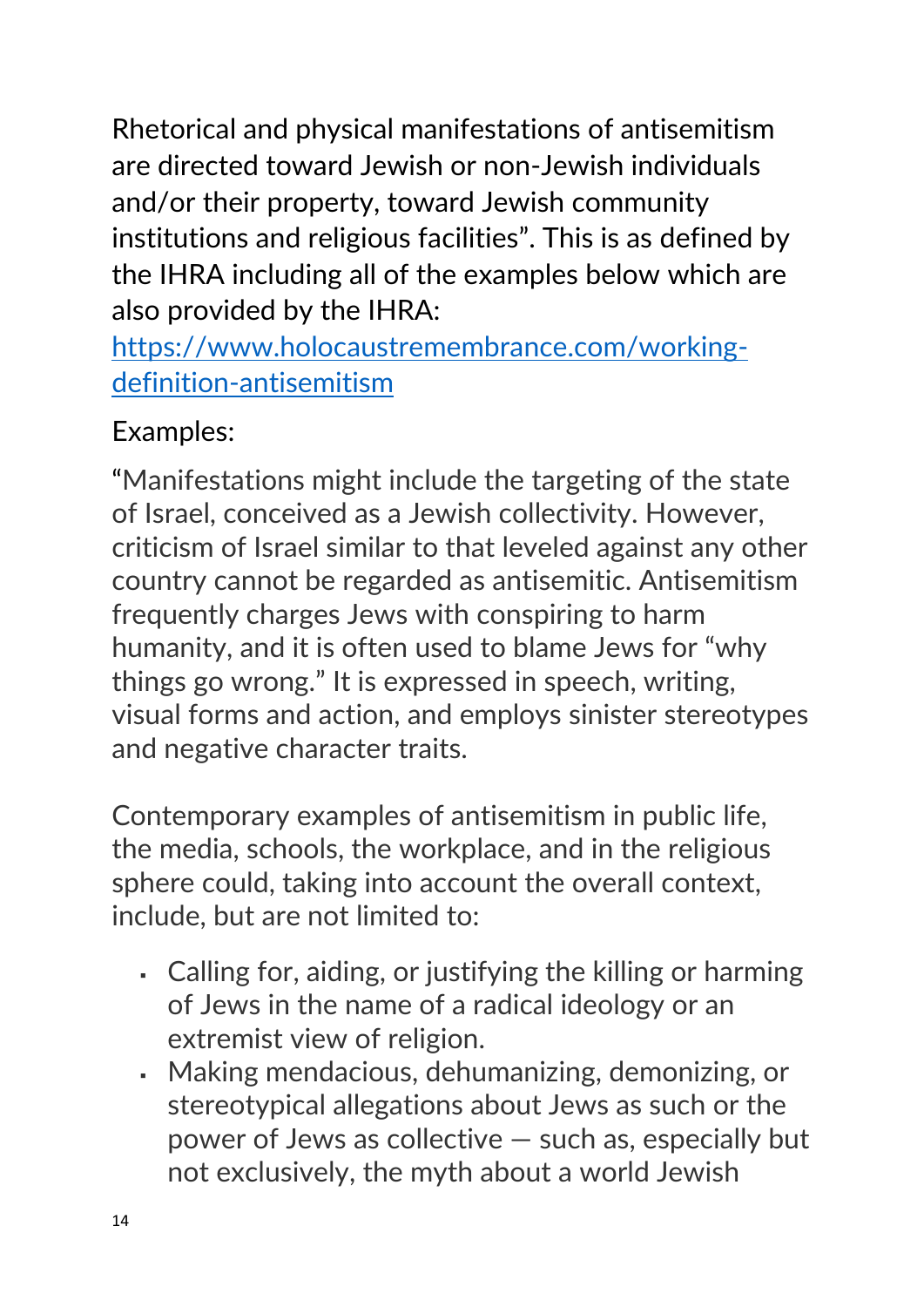conspiracy or of Jews controlling the media, economy, government or other societal institutions.

- Accusing Jews as a people of being responsible for real or imagined wrongdoing committed by a single Jewish person or group, or even for acts committed by non-Jews.
- Denying the fact, scope, mechanisms (e.g. gas chambers) or intentionality of the genocide of the Jewish people at the hands of National Socialist Germany and its supporters and accomplices during World War II (the Holocaust).
- Accusing the Jews as a people, or Israel as a state, of inventing or exaggerating the Holocaust.
- Accusing Jewish citizens of being more loyal to Israel, or to the alleged priorities of Jews worldwide, than to the interests of their own nations.
- Denying the Jewish people their right to selfdetermination, e.g., by claiming that the existence of a State of Israel is a racist endeavor.
- Applying double standards by requiring of it a behavior not expected or demanded of any other democratic nation.
- Using the symbols and images associated with classic antisemitism (e.g., claims of Jews killing Jesus or blood libel) to characterize Israel or Israelis.
- Drawing comparisons of contemporary Israeli policy to that of the Nazis.
- Holding Jews collectively responsible for actions of the state of Israel.

Antisemitic acts are criminal when they are so defined by law (for example, denial of the Holocaust or distribution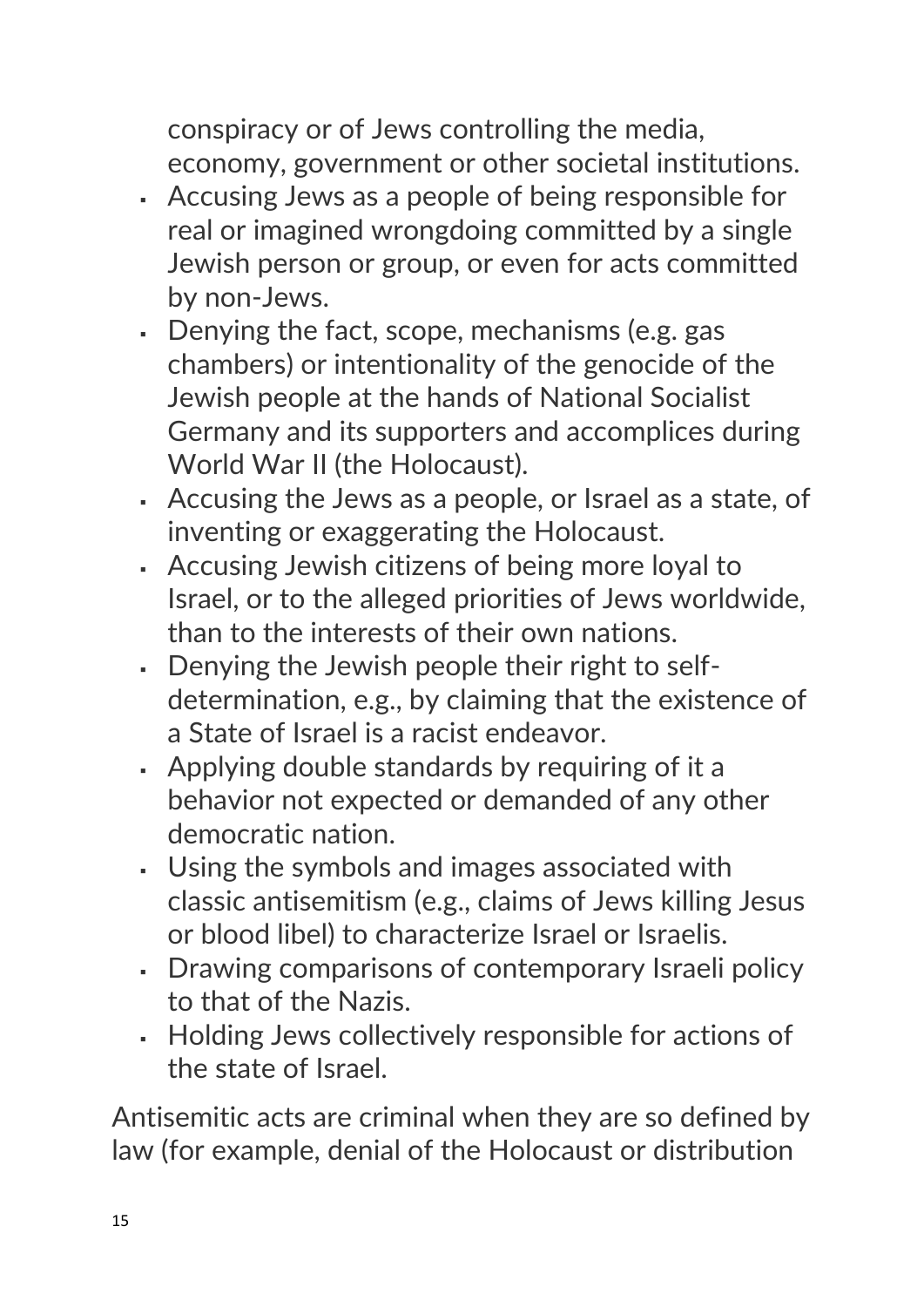of antisemitic materials in some countries).

Criminal acts are antisemitic when the targets of attacks, whether they are people or property – such as buildings, schools, places of worship and cemeteries – are selected because they are, or are perceived to be, Jewish or linked to Jews.

Antisemitic discrimination is the denial to Jews of opportunities or services available to others and is illegal in many countries".

## **Bullying or cyberbullying.**

Bullying is behaviour that is: repeated, intended to hurt someone either physically or emotionally and it is often aimed at certain groups, for example because of race, religion, gender or sexual orientation. Edited from: [Bullying at school: Bullying -](https://www.gov.uk/bullying-at-school/bullying-a-definition) a definition - GOV.UK [\(www.gov.uk\)](https://www.gov.uk/bullying-at-school/bullying-a-definition)

- Verbal, written and e-mail harassment through derogatory remarks, jokes, insults, offensive language, gossip, spreading malicious rumours and slander.
- Open aggression, threats, shouting, and unpredictable outbursts.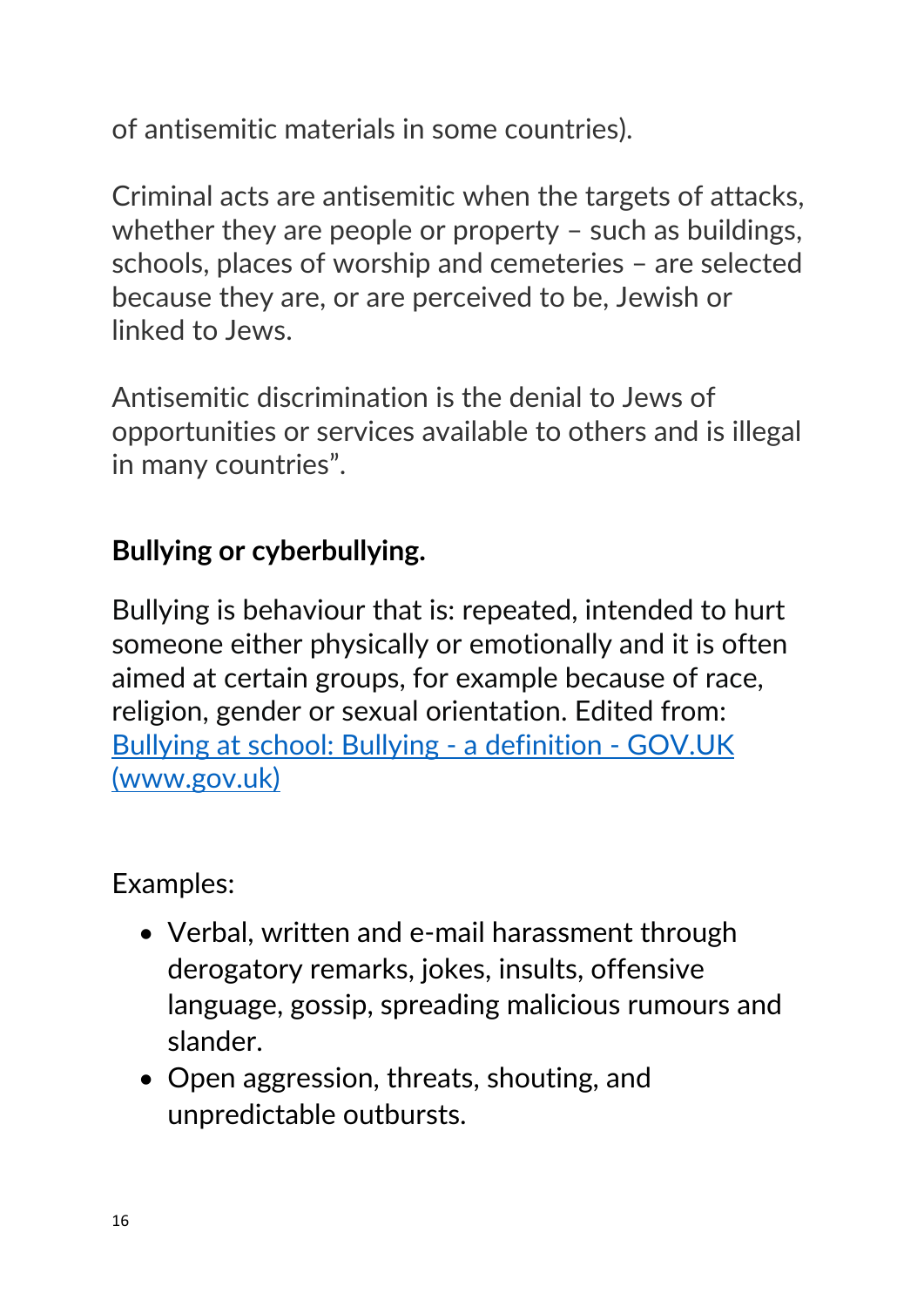- Deliberately setting objectives with unreasonable deadlines, or changing objectives unfairly.
- Twisting something someone says or does.
- Threatening disciplinary or other action deliberately to intimidate e.g. making threats or comments about selection/deselection without foundation.
- Unjustifiable exclusion, e.g. withholding information, not talking to, not including in discussions or meetings, or exclusion from social occasions.
- Inappropriate or derogatory remarks in connection with performance, particularly in front of other members.
- Incitement to commit any of the above.

[These examples are from the Labour Party.](https://labour.org.uk/members/my-welfare/my-rights-and-responsibilities/labours-bullying-harassment-policy/)

**Breaking General Data Protection Regulation (GDPR)**

**rules.** Breaking GDPR rules includes breaking the rules set out in our privacy policy or the General Data Protection Regulation rules. You can read the full guide for GDPR here:<https://gdpr.eu/>

**Breaking the law.** This can include breaking any law that may affect either the reputation of Centre or the persons activities within it.

**Breaking our safeguarding rules.** This includes all of the rules set out in our Safeguarding code of conduct and procedures which can then be submitted as a complaint.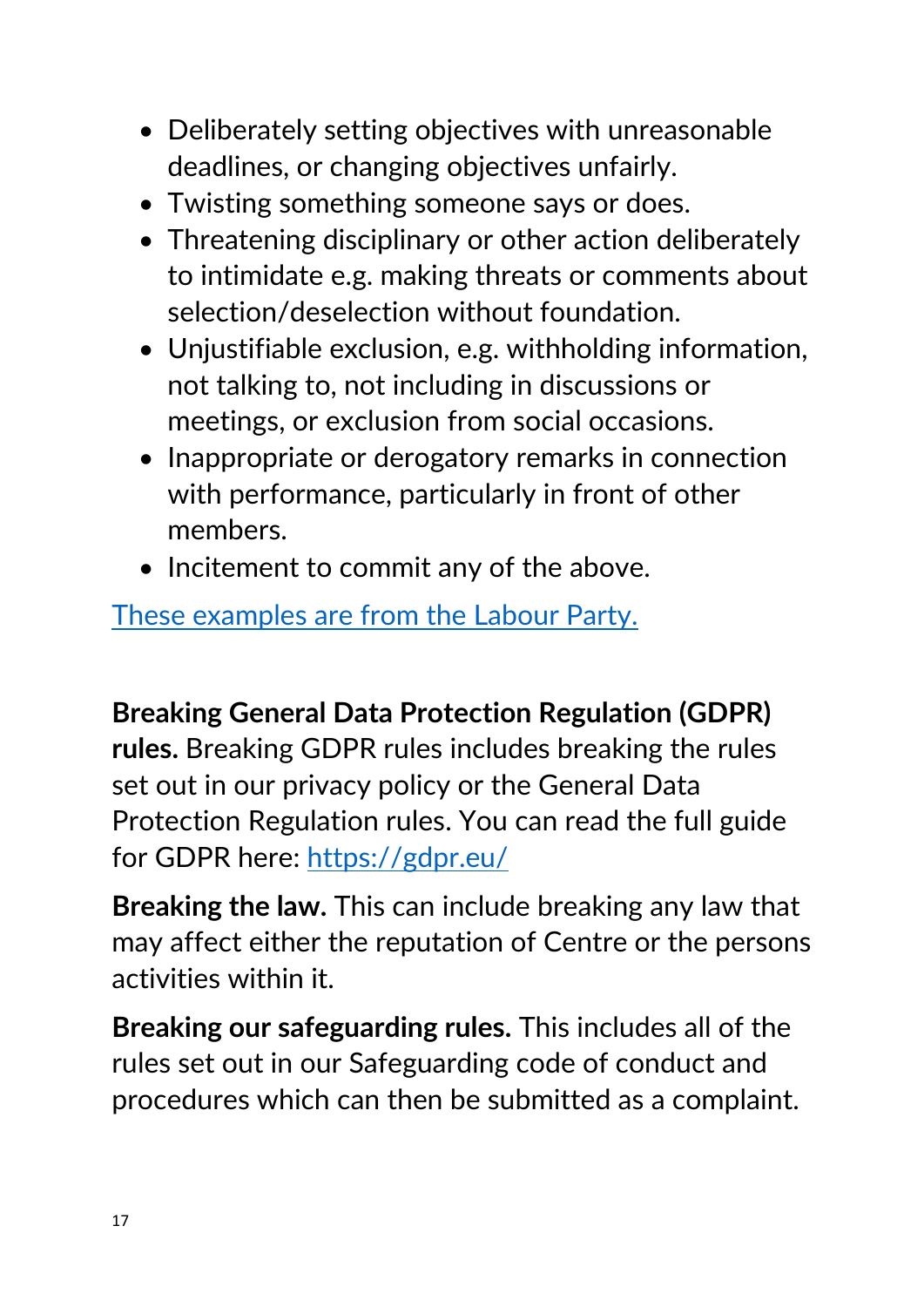**Conduct on social media or online that breaks any of these rules.** This includes any conduct on Facebook, Twitter, Instagram, YouTube or any other form of social media.

# **Discrimination**

There are multiple types of protected characteristics which include: age, sex, disabilities, sexual orientation, race, gender reassignment, marriage and civil partnerships, religion and belief or pregnancy and maternity.

Below are the different types of discrimination that can occur for these groups:

Direct discrimination: "This means treating someone less favourably than someone else because of a protected characteristic. In the case of age, treating someone less favourably than someone else may be justified".

Direct discrimination by perception: "This means treating one person less favourably than someone else, because you incorrectly think they have a protected characteristic".

Discrimination arising from disability: "This means treating a disabled person unfavourably because of something connected with their disability when this cannot be objectively justified".

Direct discrimination by association: "treating someone less favourably than another person because they are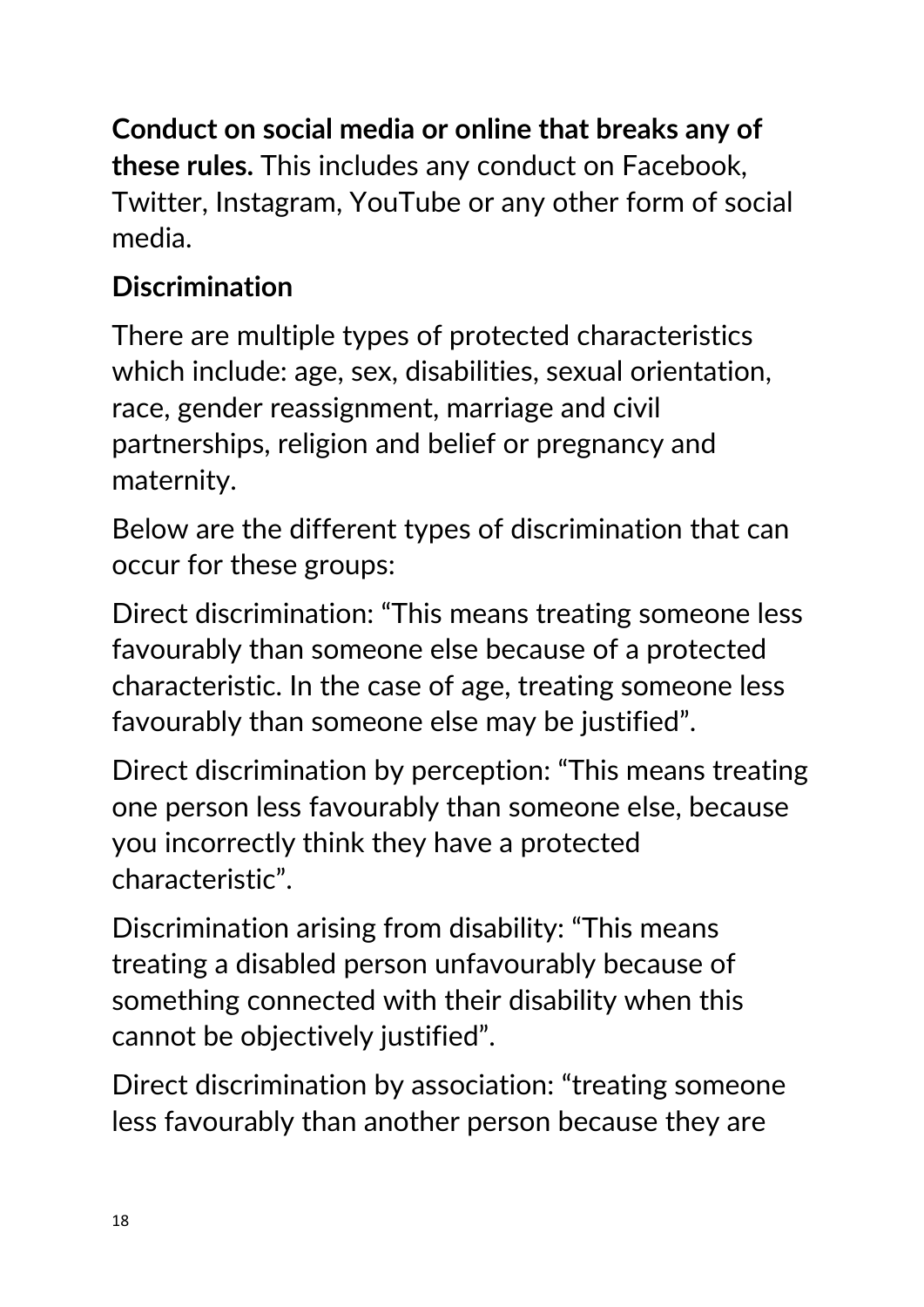associated with a person who has a protected characteristic".

"Failing to make reasonable adjustments for disabled people.

Harassment: Harassment is unwanted behaviour related to a protected characteristic which has the purpose or effect of violating someone's dignity or which creates a hostile, degrading, humiliating or offensive environment

Victimisation: Victimisation is treating someone unfavourably because they have taken some form of action relating to the Equality Act, e.g. made a complaint under the Act or supported somebody who is doing so, such as appearing as a witness".

These are all from the Equality and Human Rights Commission. You can also find out when discrimination may be justified:

[https://www.equalityhumanrights.com/sites/default/file](https://www.equalityhumanrights.com/sites/default/files/ea_legal_definitions_0.pdf) [s/ea\\_legal\\_definitions\\_0.pdf](https://www.equalityhumanrights.com/sites/default/files/ea_legal_definitions_0.pdf)

Examples:

• Refusing someone membership of our team, supporters' network, membership or a partnership due to a protected characteristic. This can include rejecting them on that basis, telling them there are no spaces available when there are.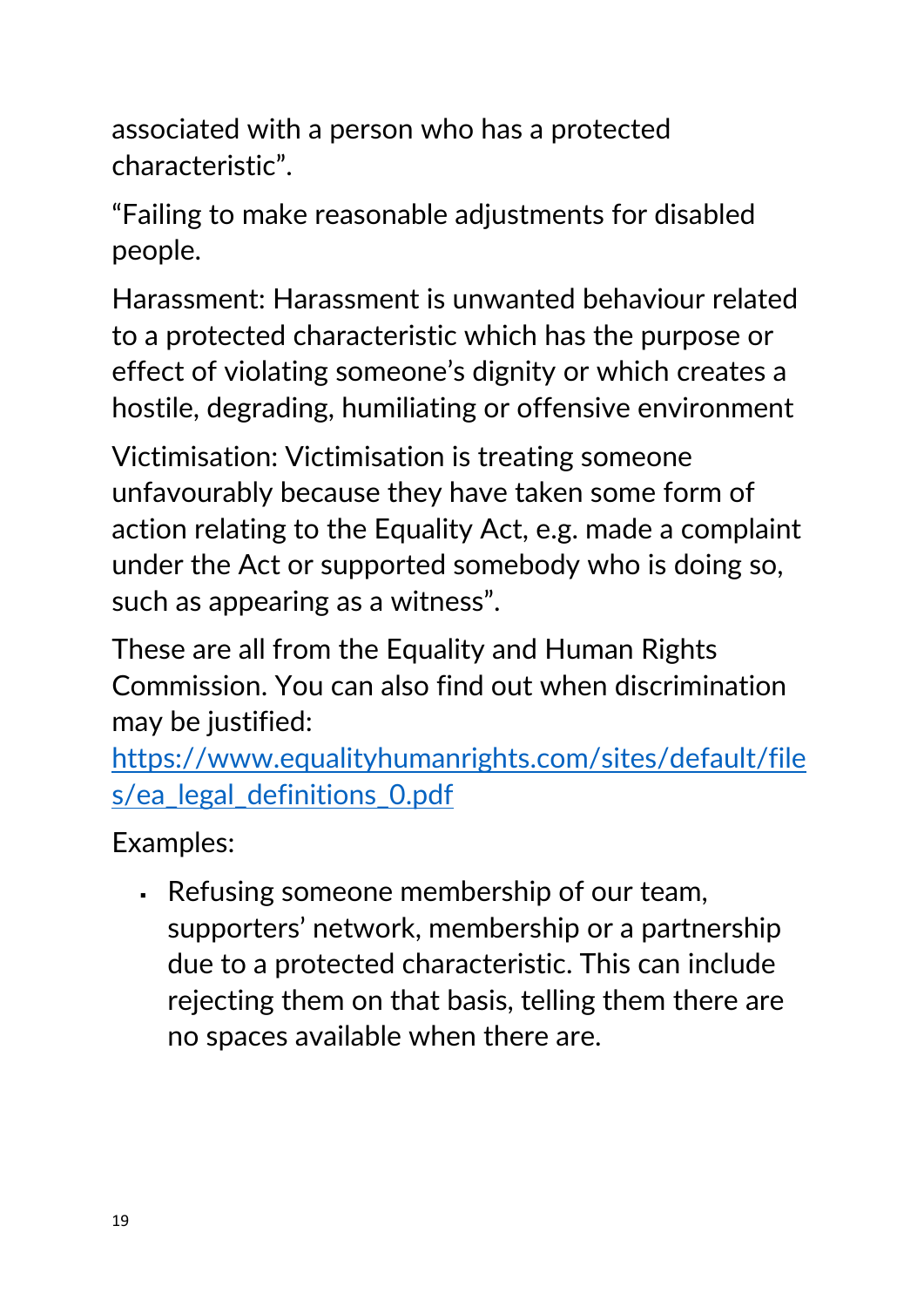**Drinking during meetings.** This involves drinking alcoholic drinks during Centre meetings aside from social events.

# **Defamation/libel.**

"…its publication has caused or is likely to cause serious harm to the reputation of the claimant". This is unless it falls under the defences of truth, honest opinion, publication on matter of public interest, operators of a website, peer-reviewed statement in scientific or academic journal and reports etc protected by privilege. Read the full definition here:

[https://www.legislation.gov.uk/ukpga/2013/26/content](https://www.legislation.gov.uk/ukpga/2013/26/contents) [s](https://www.legislation.gov.uk/ukpga/2013/26/contents)

Examples:

• Making a false claim via email, on the internet, on social media or verbally.

**General unkindness or disrespectful behaviour.** This involves low level issues where a member makes others feel unconfutable or upset as a direct result of their actions. This can be towards either another member of Centre or a member of the public.

- Not debating respectfully and getting aggressive with others.
- Personal insults aimed at another member.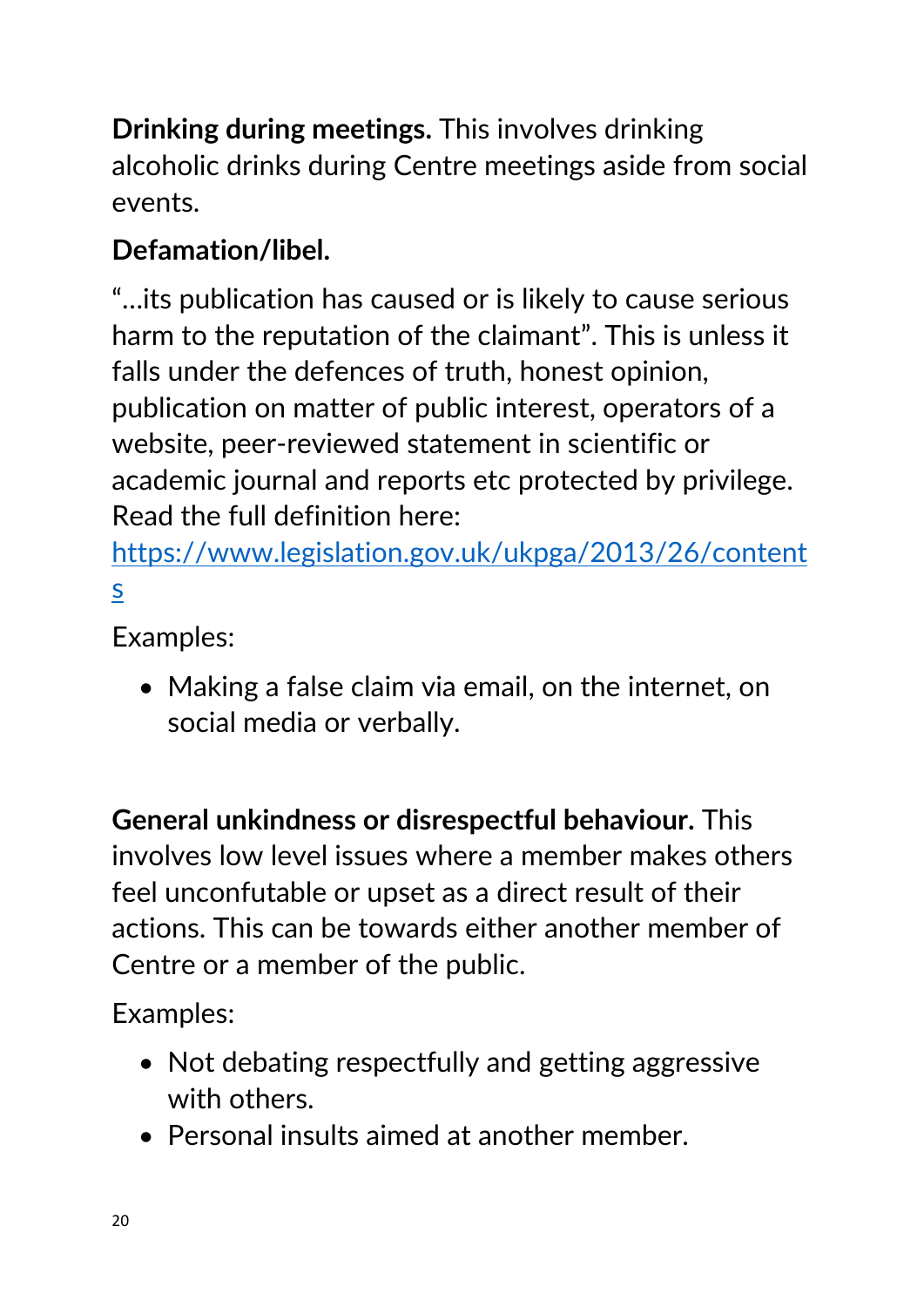# **Harassment.**

"…repeated attempts to impose unwanted communications and contact upon a victim in a manner that could be expected to cause distress or fear in any reasonable person". [https://www.cps.gov.uk/legal](https://www.cps.gov.uk/legal-guidance/stalking-and-harassment)[guidance/stalking-and-harassment](https://www.cps.gov.uk/legal-guidance/stalking-and-harassment)

This can make people feel offended, threatened, humiliated, uncomfortable or intimidated. It can also be based on protected characteristics, whether someone is believed to have HIV/AIDS, personal traits or their appearance.

- Invasion of personal space and/or inappropriate touching to serious assault.
- Derogatory remarks, jokes, insults, offensive language, gossip and slander.
- Sexually suggestive and unwelcome comments or derogatory remarks including any regarding the sexual orientation or preference of an individual.
- Unwanted requests or pressure for sexual favours.
- Sexual graffiti or displays of pornographic or degrading pictures or objects including pornographic displays on computer screens.
- Intrusion by pestering, spying, following, stalking, etc.
- Repeated gibes, invasion of privacy, or practical jokes causing physical or psychological distress.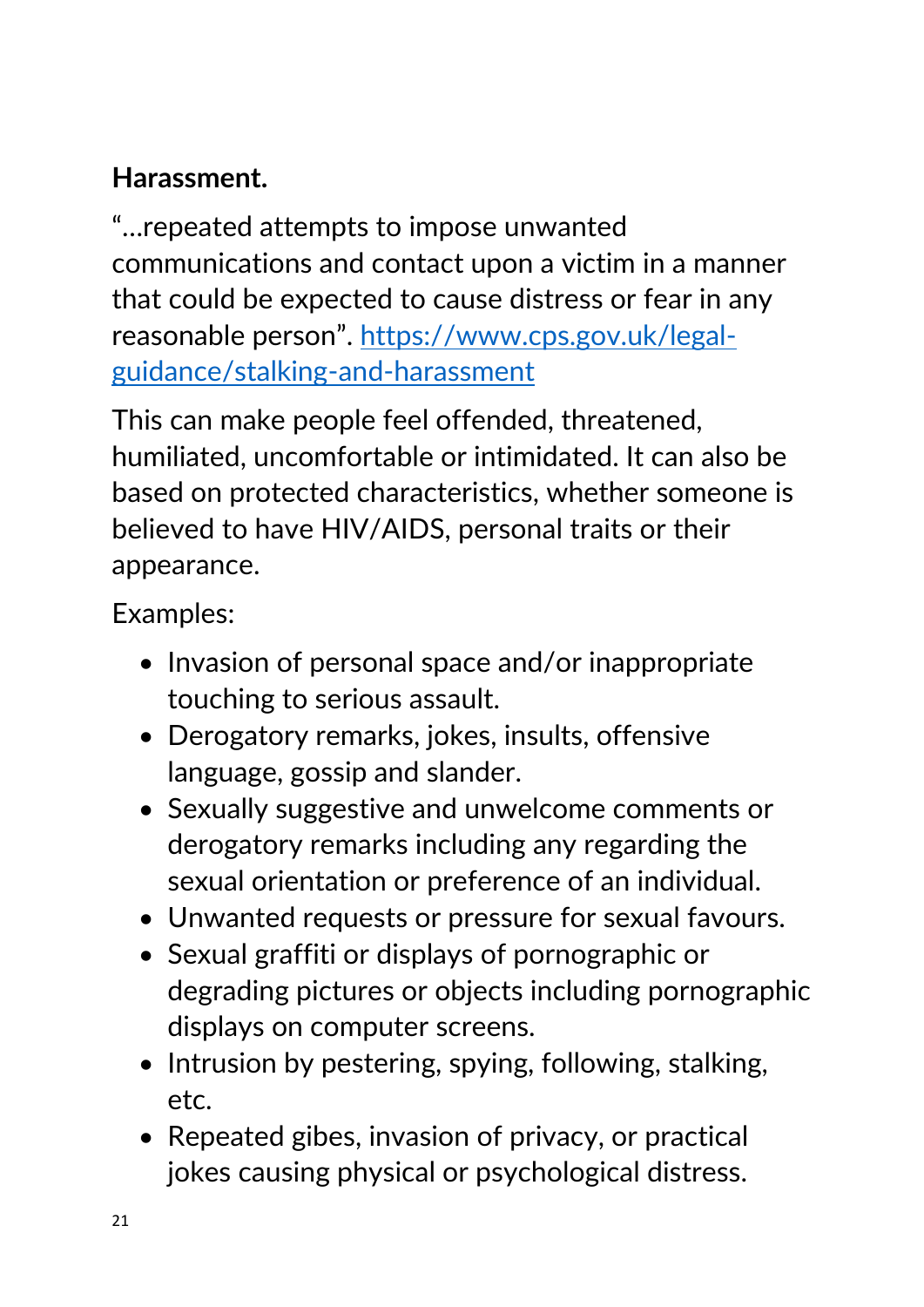- Repeated statements to an individual or third parties, which demean his/her status e.g. copying emails that are critical about someone to others who do not need to know.
- Intrusion by pestering, spying, following, stalking, etc.

[These examples are from the Labour Party.](https://labour.org.uk/members/my-welfare/my-rights-and-responsibilities/labours-bullying-harassment-policy/)

**Homophobia.** We use the Stonewall definition which is "The fear or dislike of someone, based on prejudice or negative attitudes, beliefs or views about lesbian, gay or bi people. Homophobic bullying may be targeted at people who are, or who are perceived to be, lesbian, gay or bi". You can find the Stonewall definition here: [https://www.stonewall.org.uk/help-advice/faqs-and](https://www.stonewall.org.uk/help-advice/faqs-and-glossary/list-lgbtq-terms#h)[glossary/list-lgbtq-terms#h](https://www.stonewall.org.uk/help-advice/faqs-and-glossary/list-lgbtq-terms#h)

- Homophobic language such as using the term gay as a derogatory term. For instance, "that's so gay". It can also include other derogatory terms such as "queer", "poof", "fag", "faggot", "dyke", "lezza" and "no homo". You can find out more about these words and the impact they can have here [https://www.stonewall.org.uk/sites/default/files/ta](https://www.stonewall.org.uk/sites/default/files/tackling_homophobic_language_-_teachers_guide.pdf) ckling\_homophobic\_language -\_teachers\_guide.pdf
- Bullying, harassing or making fun someone because you perceive them to be lesbian, gay or bi.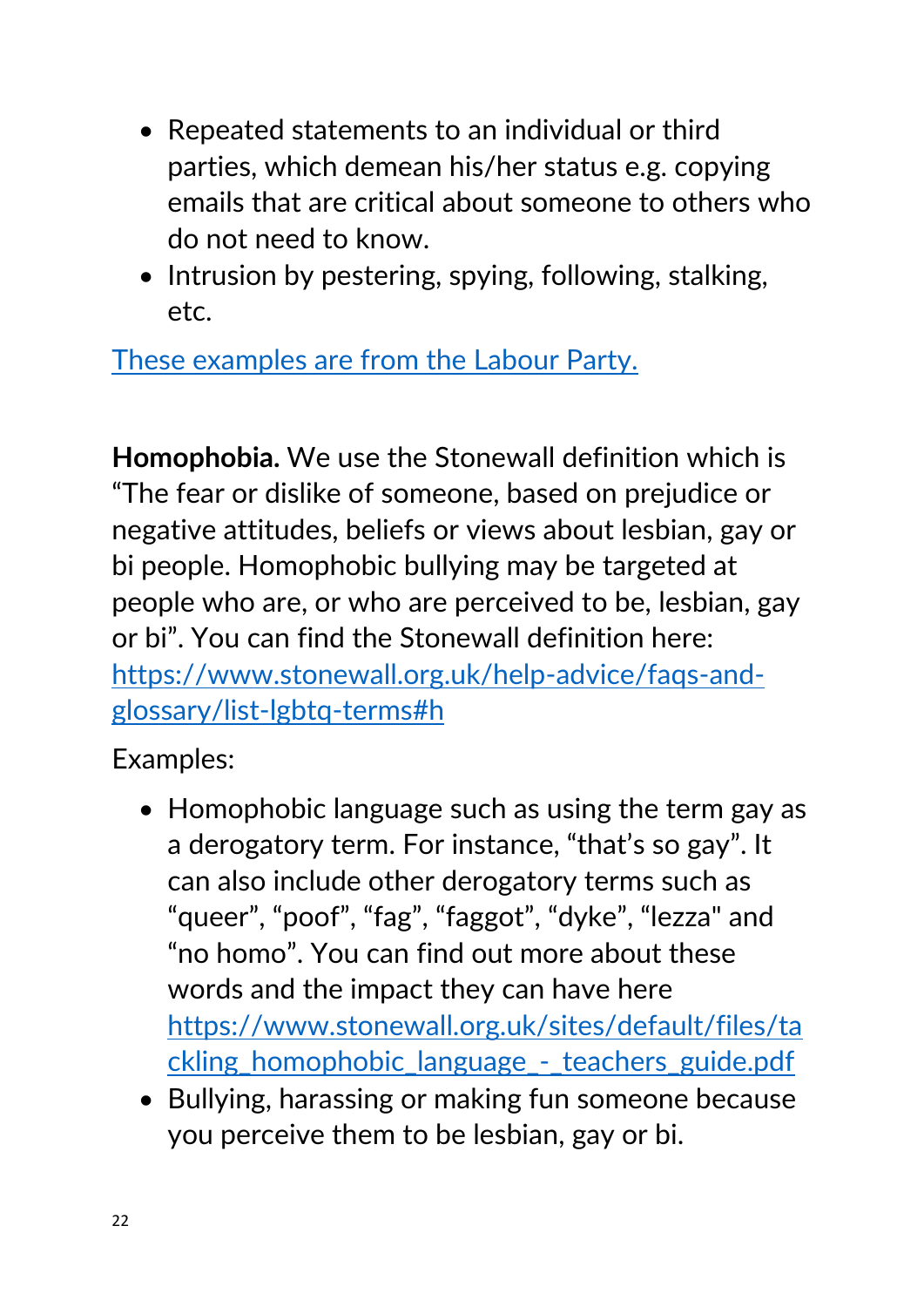• Ignoring or excluding someone because you perceive them to be lesbian, gay or bi.

# **Intimidation.**

Trying to frighten or scare someone into doing something for you.

Examples:

• Threatening someone or their friends with losing their position unless they do something for you that is against the law or other rules.

**Islamophobia.** We use the Runnymede Trust definition which is "Islamophobia is any distinction, exclusion or restriction towards, or preference against, Muslims (or those perceived to be Muslims) that has the purpose or effect of nullifying or impairing the recognition, enjoyment or exercise, on an equal footing, of human rights and fundamental freedoms in the political, economic, social, cultural or any other field of public life". Read the full definition here:

[https://www.runnymedetrust.org/uploads/Islamophobia](https://www.runnymedetrust.org/uploads/Islamophobia%20Report%202018%20FINAL.pdf)  [Report 2018 FINAL.pdf](https://www.runnymedetrust.org/uploads/Islamophobia%20Report%202018%20FINAL.pdf)

Examples:

• "Accusing a Muslim or Muslims generally of being "terrorist", "barbaric", "child molester", "supporter of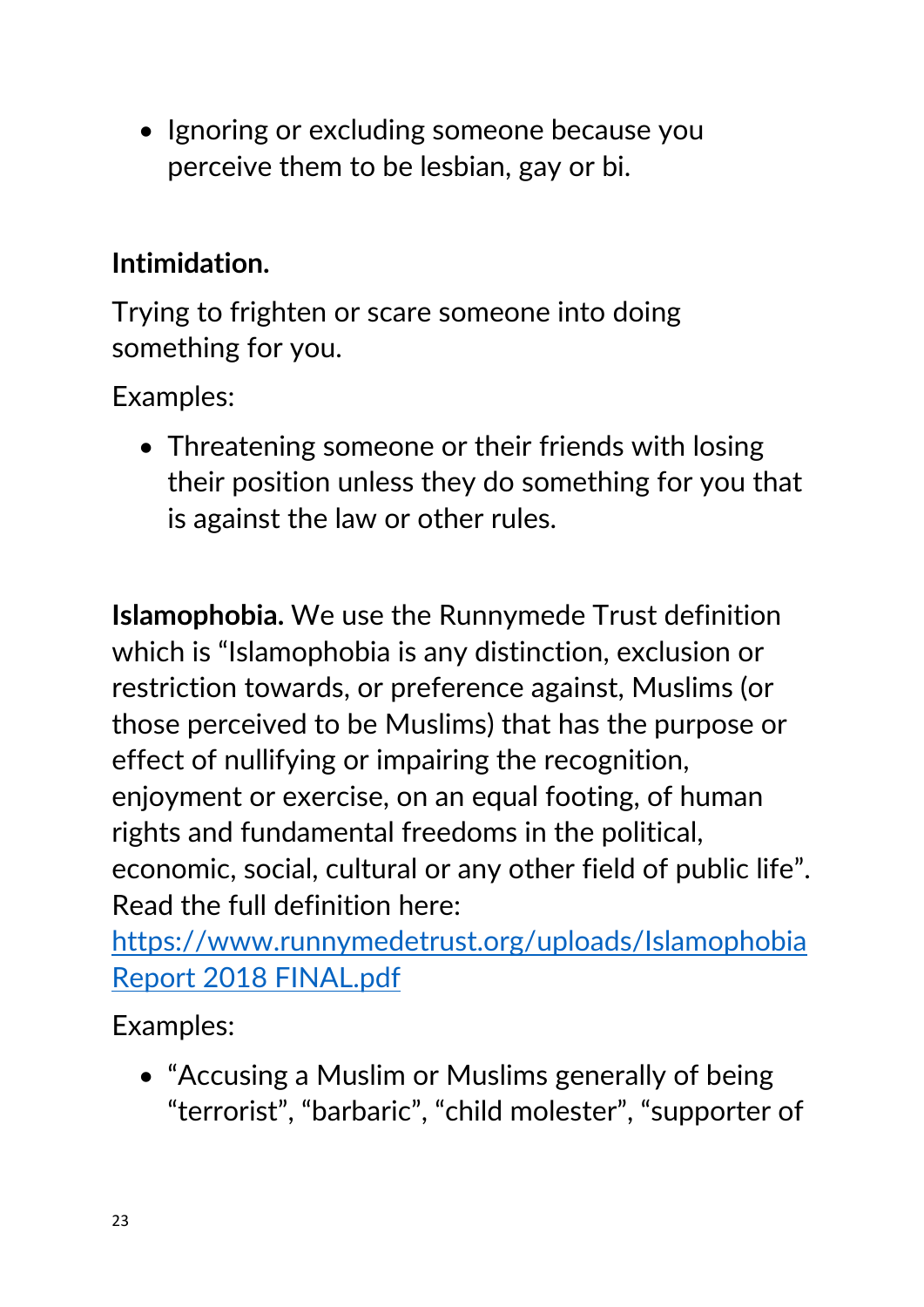paedophilia" or "wife beater" without any evidence to support that allegation;

- Accusing a Muslim or Muslims generally of being "backward" and incompatible with British values or democracy;
- Holding a Muslim responsible for the real or imagined wrongdoing by another person;
- Linking "Muslim" with a specific wrongdoing when the faith is not genuinely relevant to that wrongdoing;
- Using dehumanising language about Muslims where such language would not be used against those of other backgrounds;
- Assuming all Muslims to be Arab, or Pakistani, or from a specific or general ethnic minority background.
- Accusing a Muslim or Muslims generally of being "terrorist", "barbaric", "child molester", "supporter of paedophilia" or "wife beater" without any evidence to support that allegation;
- Accusing a Muslim or Muslims generally of being "backward" and incompatible with British values or democracy;
- Holding a Muslim responsible for the real or imagined wrongdoing by another person;
- Linking "Muslim" with a specific wrongdoing when the faith is not genuinely relevant to that wrongdoing: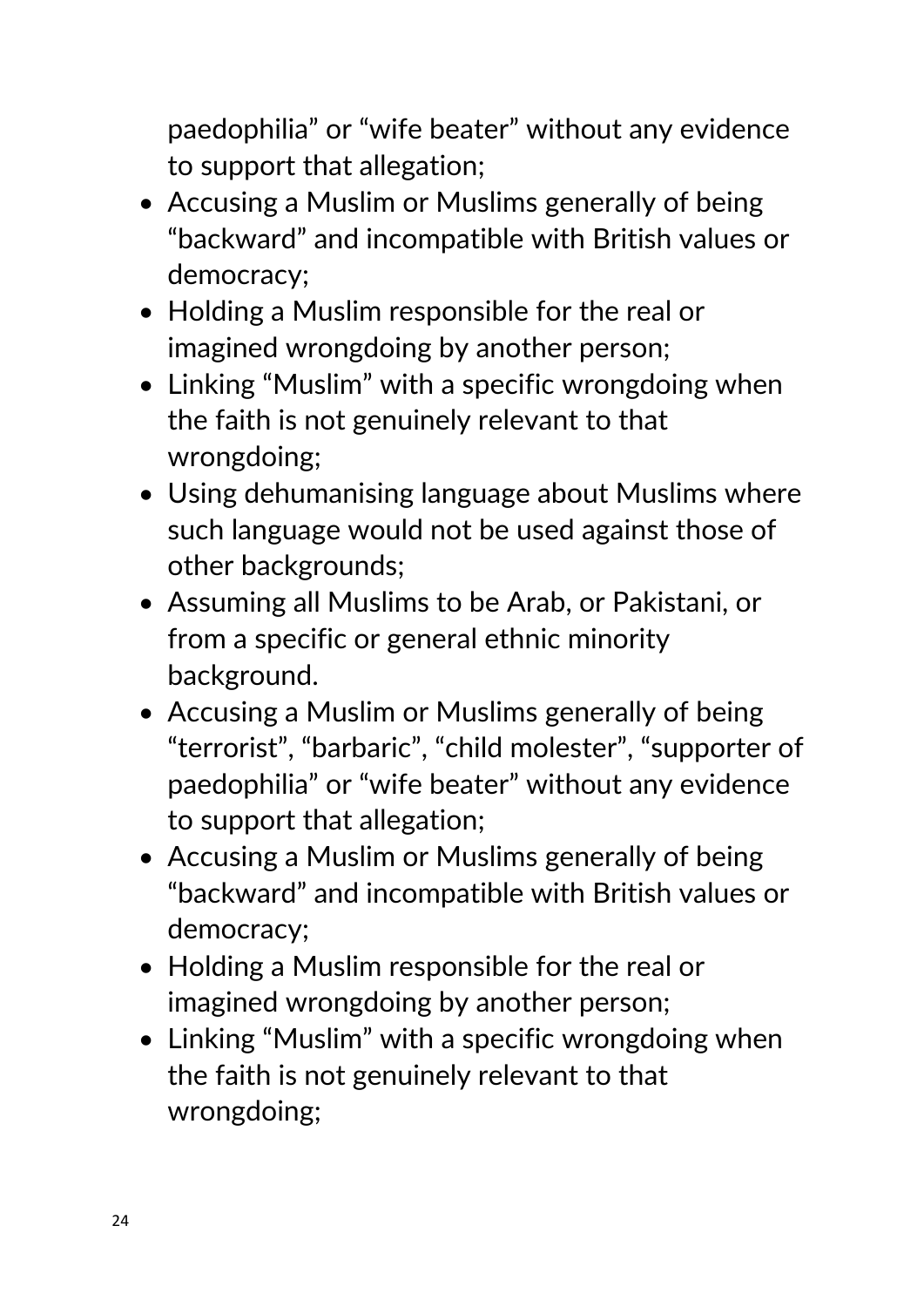- Using dehumanising language about Muslims where such language would not be used against those of other backgrounds;
- Assuming all Muslims to be Arab, or Pakistani, or from a specific or general ethnic minority background.
- Accusing a Muslim or Muslims generally of being "terrorist", "barbaric", "child molester", "supporter of paedophilia" or "wife beater" without any evidence to support that allegation;
- Accusing a Muslim or Muslims generally of being "backward" and incompatible with British values or democracy;
- Holding a Muslim responsible for the real or imagined wrongdoing by another person;
- Linking "Muslim" with a specific wrongdoing when the faith is not genuinely relevant to that wrongdoing;
- Using dehumanising language about Muslims where such language would not be used against those of other backgrounds;
- Assuming all Muslims to be Arab, or Pakistani, or from a specific or general ethnic minority background".

These examples are from: [Defining Islamophobia:](https://mcb.org.uk/resources/islamophobia/)  [Comprehensive report amplifies what it is, what it isn't](https://mcb.org.uk/resources/islamophobia/)  [and why it matters.](https://mcb.org.uk/resources/islamophobia/)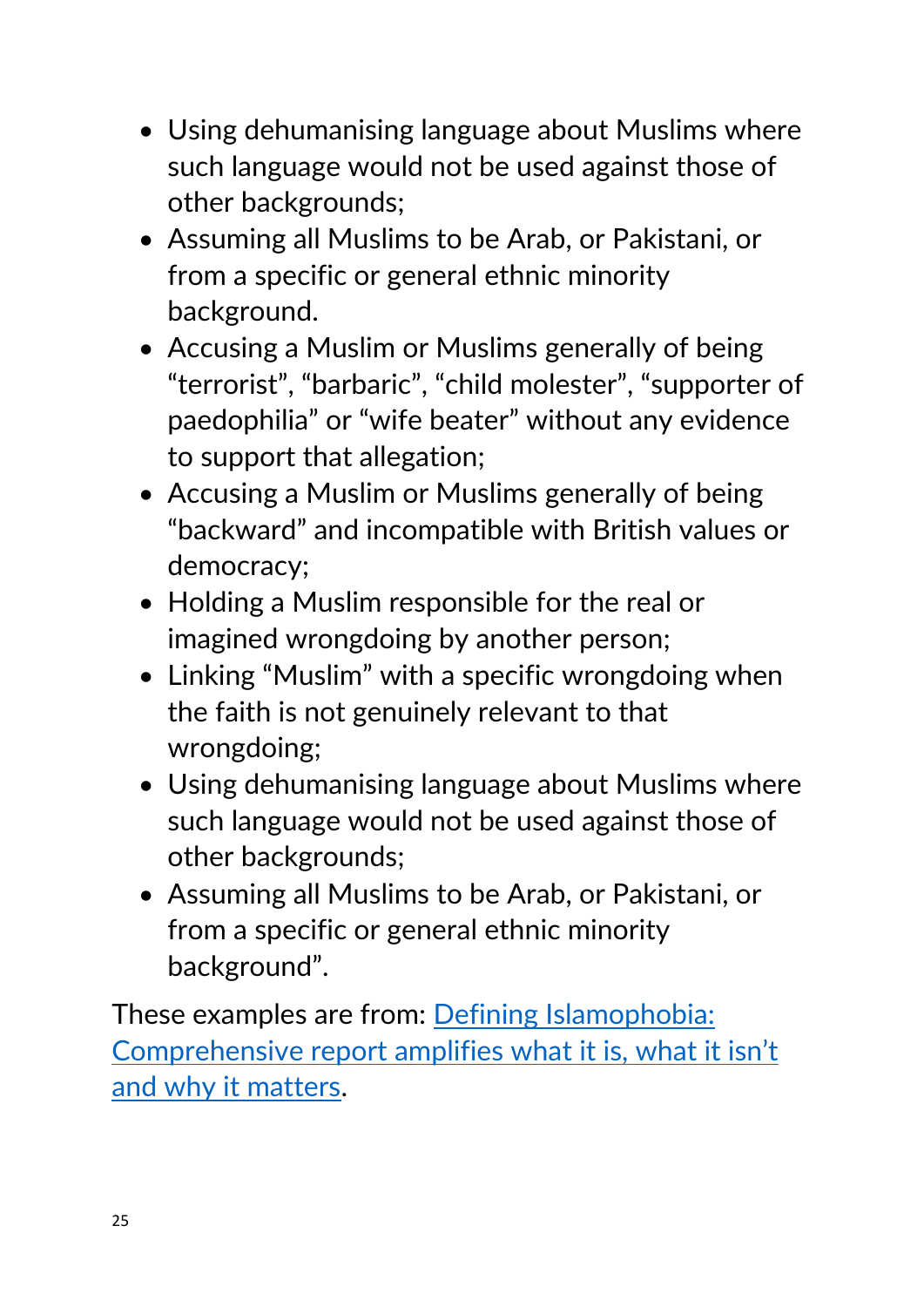**Posting content of a violent nature.** This is when someone posts content on social media aimed at another person which involves violent threats. It can also be when someone posts violent content in a group or forum which contains members under the age of 18 or vulnerable adults in.

Examples:

- Posting graphic scenes of people being killed or injured in a group chat or forum with under 18's or vulnerable adults in.
- Calling for someone to be physically injured or hurt.

**Rape.** "(1) A person (A) commits an offence if— (a) he intentionally penetrates the vagina, anus or mouth of another person (B) with his penis, (b) B does not consent to the penetration, and (c) A does not reasonably believe that B consents. (2) Whether a belief is reasonable is to be determined having regard to all the circumstances, including any steps A has taken to ascertain whether B consents". This is as defined in the Sexual Offences Act 2003 which can be found here:

[https://www.legislation.gov.uk/ukpga/2003/42/section](https://www.legislation.gov.uk/ukpga/2003/42/section/1) [/1](https://www.legislation.gov.uk/ukpga/2003/42/section/1)

**Racism.** Racism can involve hostility or prejudice based on race. It can involve discrimination, abuse or harassment.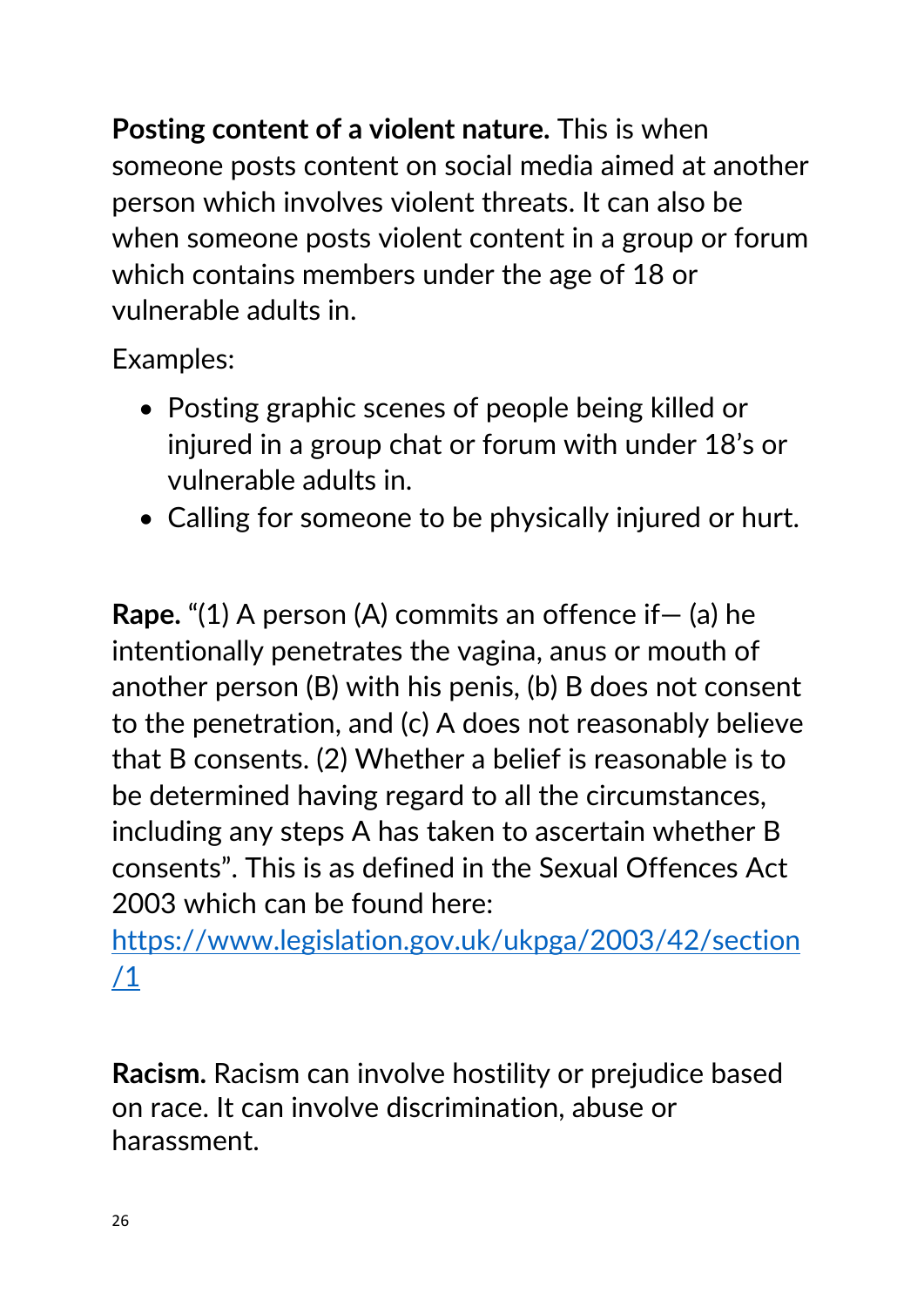First of ail it is important to define what race is which is done in the Equality Act 2010: "(1) Race includes— (a) colour; (b) nationality; (c) ethnic or national origins. (2) In relation to the protected characteristic of race—(a) a reference to a person who has a particular protected characteristic is a reference to a person of a particular racial group; (b) a reference to persons who share a protected characteristic is a reference to persons of the same racial group. (3) A racial group is a group of persons defined by reference to race; and a reference to a person's racial group is a reference to a racial group into which the person falls. (4) The fact that a racial group comprises two or more distinct racial groups does not prevent it from constituting a particular racial group".

See the full Equality Act 2010 definition of race here: [https://www.legislation.gov.uk/ukpga/2010/15/section](https://www.legislation.gov.uk/ukpga/2010/15/section/9) [/9](https://www.legislation.gov.uk/ukpga/2010/15/section/9)

abuse or harassment are both defined within this document, it is counted under racism if either was racially motivated.

Discrimination:

# *"[Direct discrimination](https://www.equalityhumanrights.com/en/advice-and-guidance/what-direct-and-indirect-discrimination)*

This happens when someone treats you worse than another person in a similar situation because of your race. For example:

• if a letting agency would not let a flat to you because of your race, this would be direct race discrimination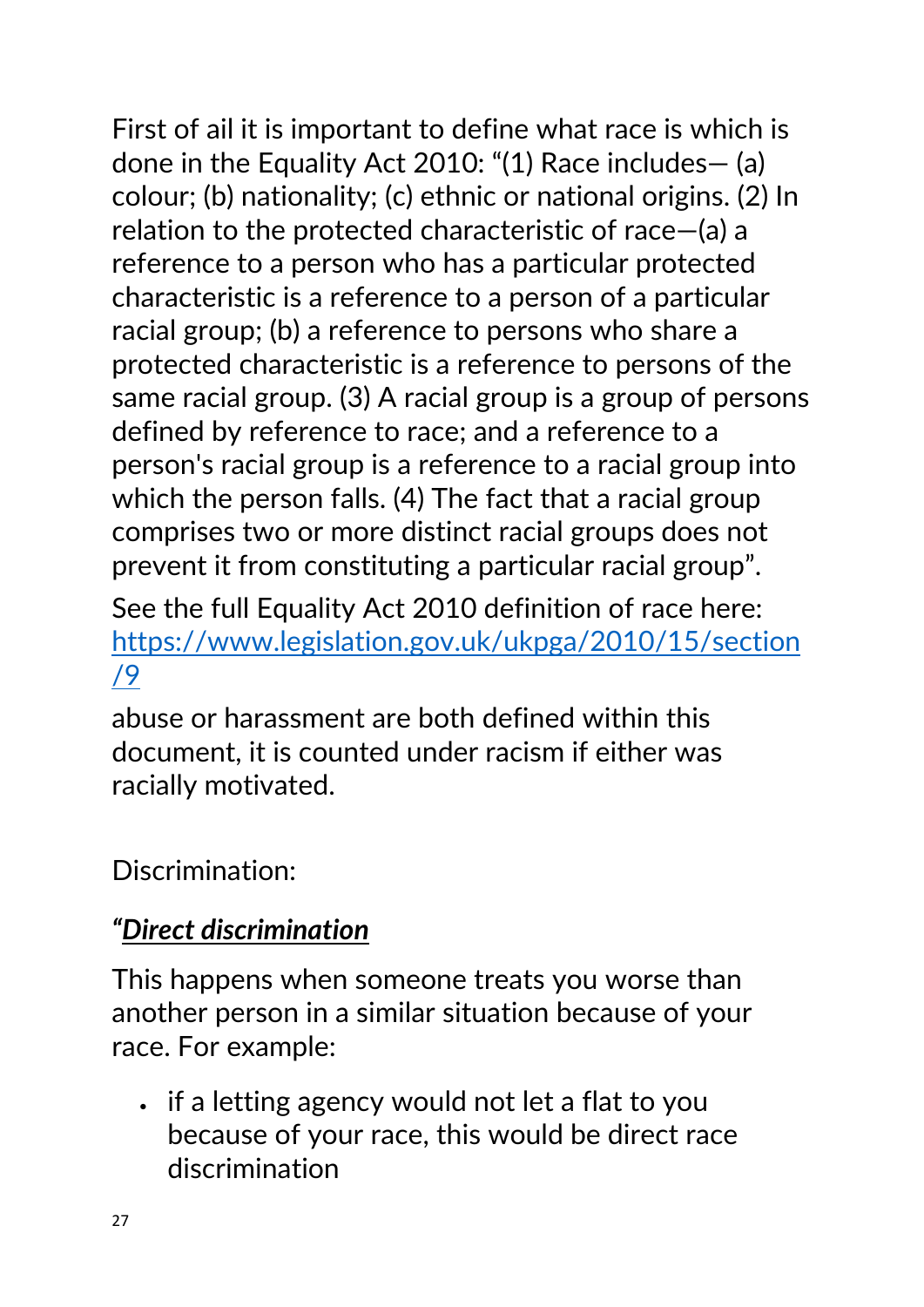## *[Indirect discrimination](https://www.equalityhumanrights.com/en/advice-and-guidance/what-direct-and-indirect-discrimination)*

This happens when an organisation has a particular policy or way of working that puts people of your racial group at a disadvantage. For example:

• a hairdresser refuses to employ stylists that cover their own hair, this would put any Muslim women or Sikh men who cover their hair at a disadvantage when applying for a position as a stylist

Sometimes indirect race discrimination can be permitted if the organisation or employer is able to show to show that there is a good reason for the discrimination. This is known as objective justification. For example:

• a Somalian asylum seeker tries to open a bank account but the bank states that in order to be eligible you need to have been resident in the UK for 12 months and have a permanent address. The Somalian man is not able to open a bank account. The bank would need to prove that its policy was necessary for business reasons (such as to prevent fraud) and that there was no practical alternative

## *[Harassment](https://www.equalityhumanrights.com/en/advice-and-guidance/what-harassment-and-victimisation)*

Harassment occurs when someone makes you feel humiliated, offended or degraded. For example:

• a young British Asian man at work keeps being called a racist name by colleagues. His colleagues say it is just banter, but the employee is insulted and offended by it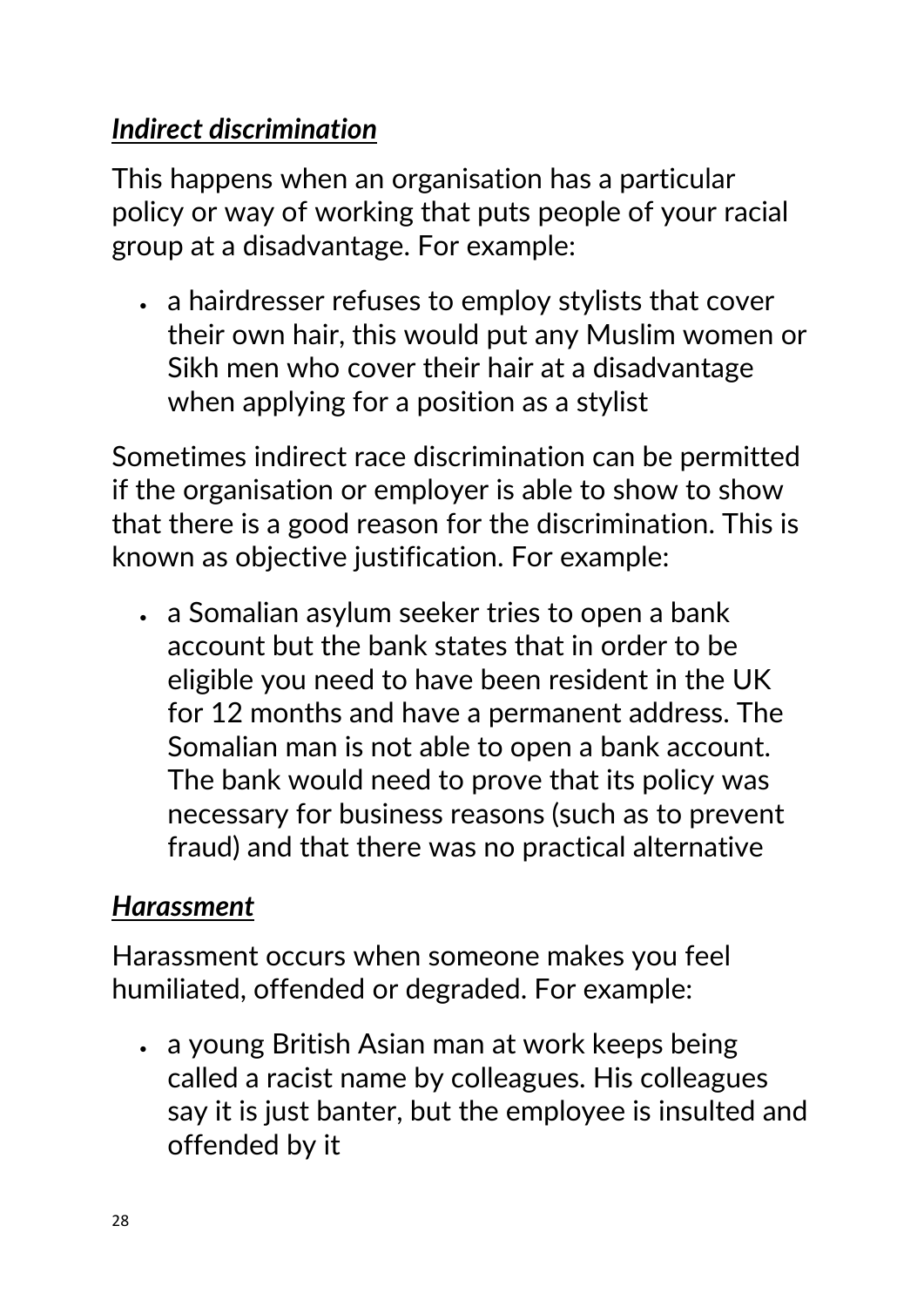Harassment can never be justified. However, if an organisation or employer can show it did everything it could to prevent people who work for it from behaving like that, you will not be able to make a claim for harassment against it, although you could make a claim against the harasser.

# *[Victimisation](https://www.equalityhumanrights.com/en/advice-and-guidance/what-harassment-and-victimisation)*

This is when you are treated badly because you have made a complaint of race related discrimination under the Equality Act. It can also occur if you are supporting someone who has made a complaint of race related discrimination. For example:

• the young man in the example above wants to make a formal complaint about his treatment. His manager threatens to sack him unless he drops the complaint".

See the full Equality and Human Rights Commission page here: [https://www.equalityhumanrights.com/en/advice](https://www.equalityhumanrights.com/en/advice-and-guidance/race-discrimination#act)[and-guidance/race-discrimination#act](https://www.equalityhumanrights.com/en/advice-and-guidance/race-discrimination#act)

- Refusing someone access to an event either because of or partially because of a protected characteristic.
- Preventing someone from running for a position either because of or partially because of a protected characteristic.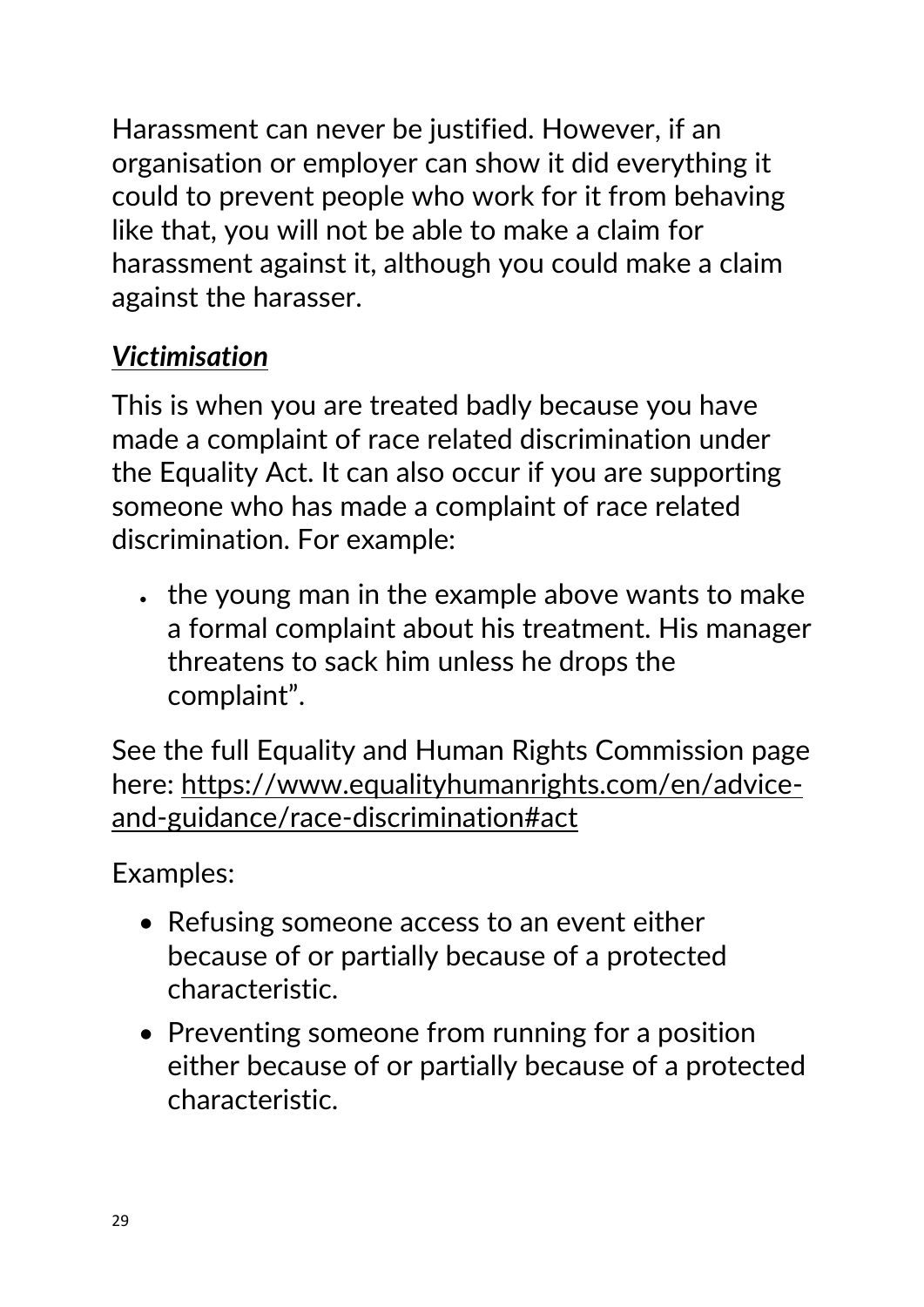• Attacking or verbally abusing other members either because of or partially because of a protected characteristic.

**Sexual assault.** "A person (A) commits an offence if – (a) he intentionally touches another person (B), (b) the touching is sexual, (c) B does not consent to the touching, and (d) A does not reasonably believe that B consents. (2) Whether a belief is reasonable is to be determined having regard to all the circumstances, including any steps A has taken to ascertain whether B consents". This is as defined in the Sexual Offences Act 2003 which can be found here:

[https://www.legislation.gov.uk/ukpga/2003/42/section](https://www.legislation.gov.uk/ukpga/2003/42/section/3) [/3](https://www.legislation.gov.uk/ukpga/2003/42/section/3)

Examples:

• Touching someone's body without their consent.

**Sending unwanted messages of a sexual nature.** This involves sending messages of a sexual nature to someone without their consent or sending these to people under 18.

- Sending pictures of genitalia or sexual and reproductive organs.
- Messages involving sexual phrases or comments about either the person sending or being sent the message.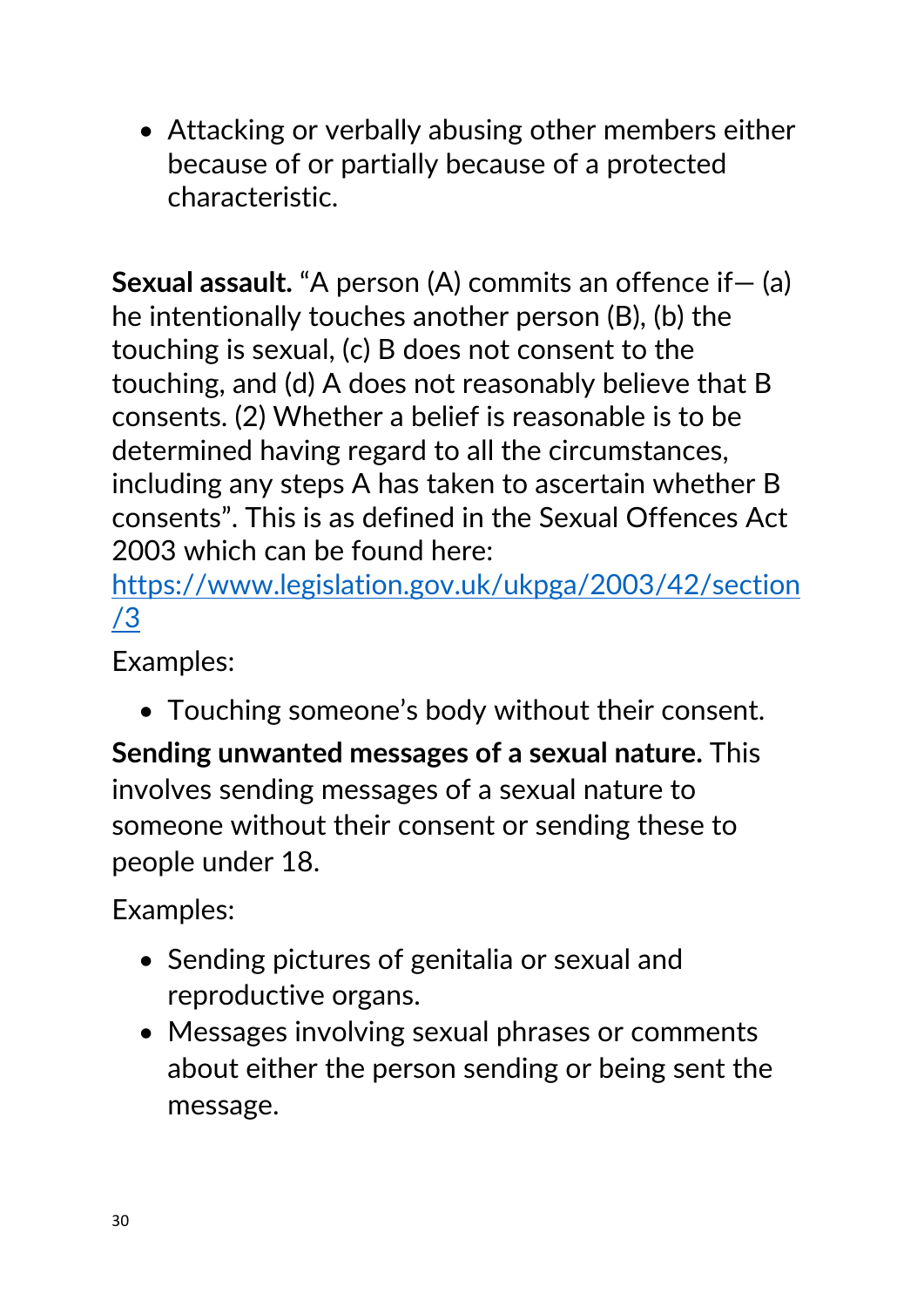**Sexual harassment.** This is defined in the Equality Act 2010 as "There are three types of harassment. The first type, which applies to all the protected characteristics apart from pregnancy and maternity, and marriage and civil partnership, involves unwanted conduct which is related to a relevant characteristic and has the purpose or effect of creating an intimidating, hostile, degrading, humiliating or offensive environment for the complainant or of violating the complainant's dignity. The second type is sexual harassment which is unwanted conduct of a sexual nature where this has the same purpose or effect as the first type of harassment. The third type is treating someone less favourably because he or she has either submitted to or rejected sexual harassment, or harassment related to sex or gender reassignment". The full legislation can be found here:

[https://www.legislation.gov.uk/ukpga/2010/15/notes/d](https://www.legislation.gov.uk/ukpga/2010/15/notes/division/3/2/2/14) [ivision/3/2/2/14](https://www.legislation.gov.uk/ukpga/2010/15/notes/division/3/2/2/14)

Protected characteristics include: "Age, disability, gender reassignment, marriage and civil partnership, pregnancy and maternity, race, religion or belief, sex, sexual orientation", find out more about protected characteristics here:

[https://www.equalityhumanrights.com/en/equality](https://www.equalityhumanrights.com/en/equality-act/protected-characteristics)[act/protected-characteristics](https://www.equalityhumanrights.com/en/equality-act/protected-characteristics)

Examples:

There are multiple examples given by ACAS of sexual assault:<https://www.acas.org.uk/sexual-harassment>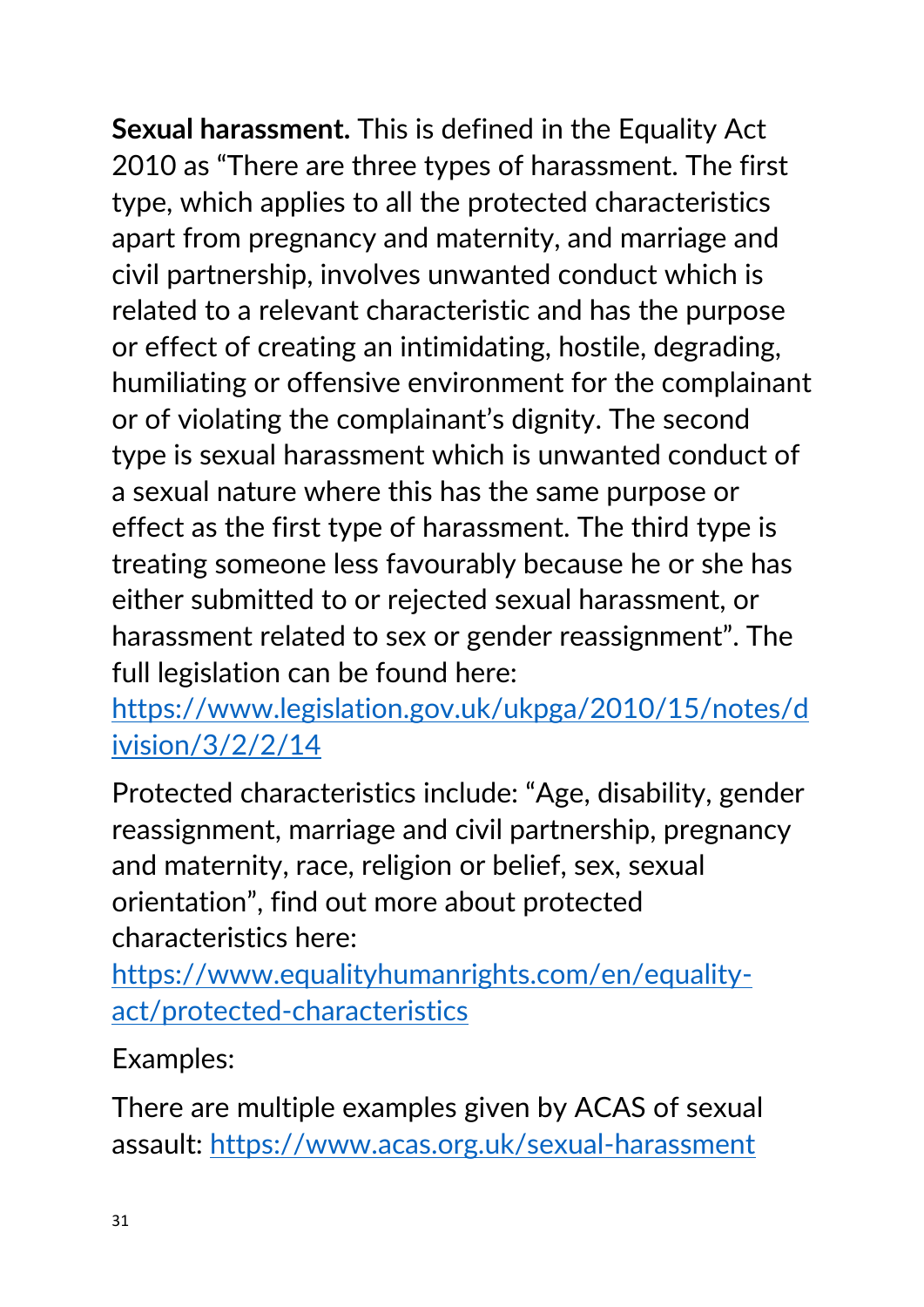- "flirting, gesturing or making sexual remarks about someone's body, clothing or appearance.
- asking questions about someone's sex life.
- telling sexually offensive jokes.
- making sexual comments or jokes about someone's sexual orientation or gender reassignment.
- displaying or sharing pornographic or sexual images, or other sexual content.
- touching someone against their will, for example hugging them.
- sexual assault or rape".

**Transphobia.** Transphobia is fear or dislike of, or prejudice against someone based on the fact they are or are perceived to be trans or non-binary.

- Assaulting, abusing, harassing, bullying or ostracising someone because they are Trans. This also includes calling for any of these things to happen.
- Deadnaming which is using the former name of someone who is transgender.
- Taking a small number of trans people to represent the entire community.
- Using the actions of one trans person to represent all trans people.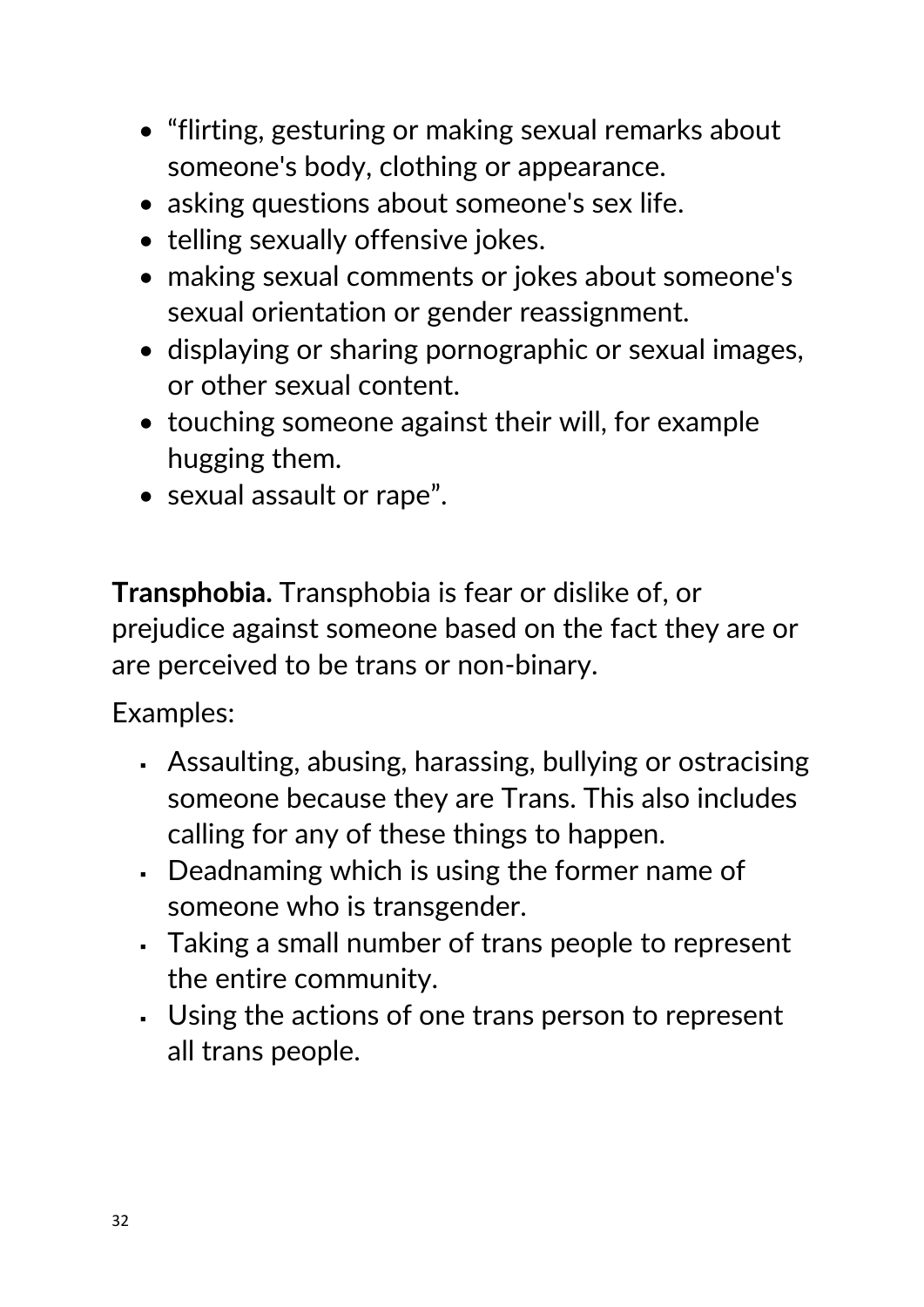**Taking photos or videos of members without their consent.** This involves taking photos or videos during events or during meetings. Before taking photos or videos the person doing so should ask if anyone would either not like to be in the photo to give them time to leave.

**Using Centre social media accounts for personal purposes rather than their role within Centre.** This means posting either personal information on an account that isn't relevant to your role within Centre or completely non-Centre related posts. Whether something is a non-Centre related post should be judged on whether there is any attempt to tie it to Centre in any way. If this rule is broken, then the post should be taken down within a day, otherwise it could be submitted as a complaint.

- Retweeting a sports event where there is no link to Centre.
- Retweeting a personal post with no relevance of link to Centre.
- Tweeting from a Centre account with policies that contradict Centres policies.